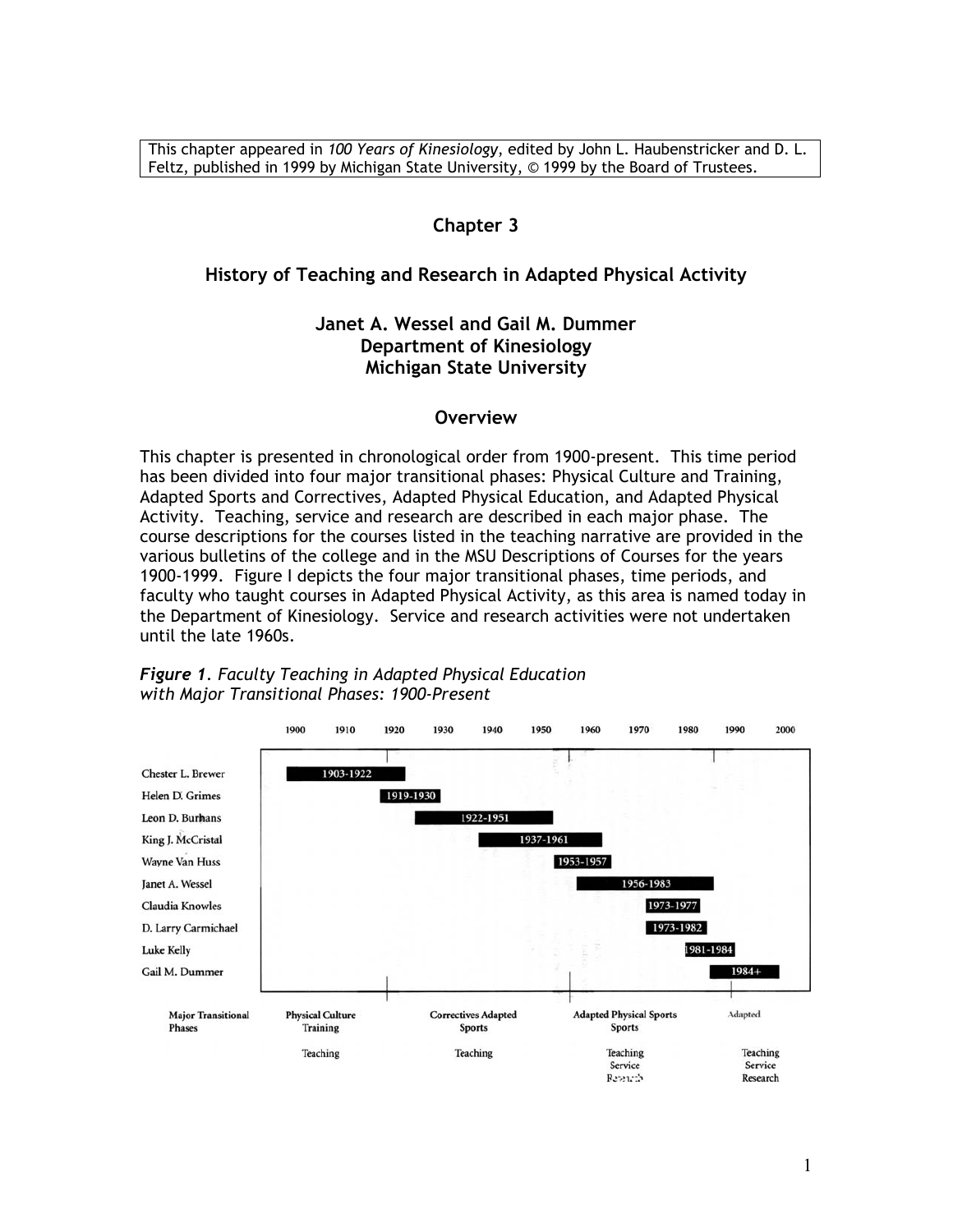We hope that this report not only provides an historical perspective for the Centennial Celebration of the Department of Kinesiology but that it also will be meaningful for students and others who are interested in, or involved in, developing and organizing an academic specialization in Adapted Physical Activity with an emphasis on teaching, service, and research. We found that writing this report was more difficult than we had foreseen. In reading this report it will be clearly apparent there is a very thin line between personal reflections and objectivity. In particular, Janet Wessel's research journey from women's studies conducted with colleagues in the Human Energy Research Laboratory to adapted physical education is not a straight line. Both the journey and Wessel changed as events in the 1960s dramatically changed the field of adapted physical activity for persons with disabilities, and consequently, the history of Adapted Physical Activity at Michigan State University (MSU) in teaching, service, and research.

It is difficult to write this report without some introductory remarks describing Wessel's three major goals for coming to MSU in 1956, and the impact of these goals on the history of adapted physical activity at MSU. It becomes clearly evident that one thing leads to another.

#### **Introductory Remarks (By Janet A. Wessel)**

# *Coming to Michigan State in 1956*

Coming to Michigan State University in 1956 was based on the acceptance of three major goals by the "powers that be". With discussion and some changes, these goals matched the vision and needs of the College of Education and the Department. They were considered my work profile: Goal I—An Adapted Physical Education Program of Studies; Goal 2—A Physical Therapy School; and Goal 3—Half Time Research. The first step toward the development of an Adapted Physical Education Program of Studies was the development of a foundations course in Physical Education and an alliance with the Health Center to better serve students with disabilities.

# *The Foundations of Physical Education Course--Accommodate All Students*

With the cooperation of the women faculty, a foundations course was designed and implemented in1956 for all entering women students. The course was titled HPR 105 Foundations of Physical Education. In 1957, a workbook for college women was written for a course titled Movement Fundamentals. The workbook was published by Prentice-Hall. The Movement Fundamentals course was designed to contribute to each college woman's understanding of herself by guiding her to explore: (a) her physical self and her own capacities for movement; (b) the health benefits and well-being of regular physical activity, no matter what her age; (c) how physical activity can help her maintain and improve her bodily functioning and well-being; (d) designing personal fitness and active life style profiles, not only for the college years but for all the adult years; and (e) a resource of physical recreational activities, and their accessibility, for enjoyment as a spectator and as a participant. Women students with disabilities were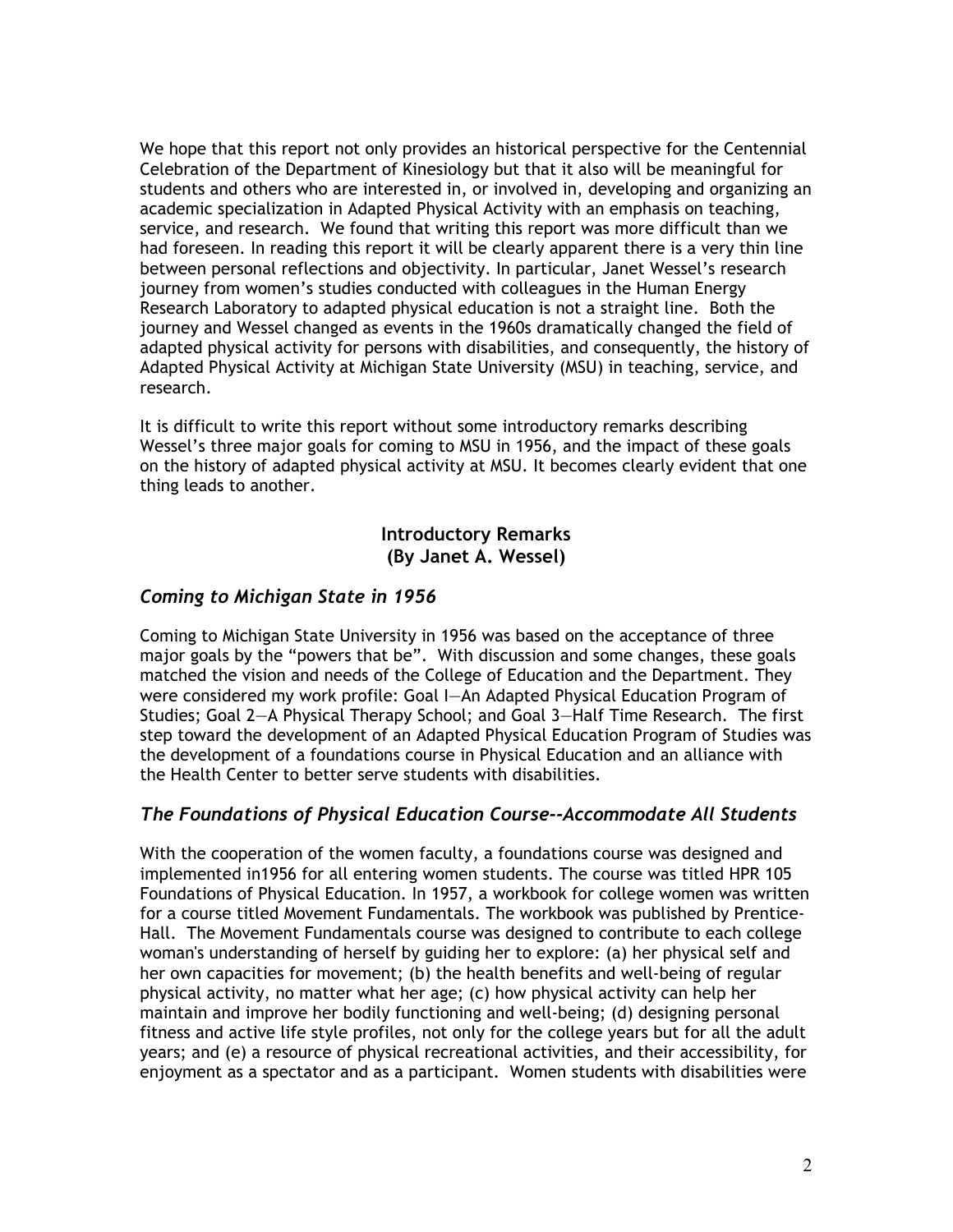guided into regular instructional courses or the special Adapted Physical Education course under the supervision of the University Health Service and administered by a physical therapist. (The adapted physical education course was dropped in 1972).

Later the men's faculty became involved in writing a text and in designing a Foundations of Physical Education course required of all entering men students. In 1961, the women faculty and selected undergraduate physical education major students held weekly seminars to design and implement a closed circuit television foundation course. This work was supported by Dr. Brookover of the College of Education and resulted in the publication of the closed circuit television Foundations of Physical Education Course by the College of Education.

# *Physical Therapy 1956-1968*

It was the intent of the Department with the cooperation of colleagues in the Health Center and the departments of anatomy and physiology, in alliance with different rehabilitation centers and surrounding hospitals, to establish an undergraduate degree with certification in physical therapy. The degree would involve three years of didactic curriculum with practicums on the MSU campus and one year of clinical work and study at an approved clinical center. Working with university colleagues and hospitals in Lansing, Grand Rapids, Flint, and other neighboring cities, this goal almost came to fruition. However, the university administration felt that the timing was not appropriate for the establishment of a School of Physical Therapy because MSU was involved in establishing medical schools.

With this avenue closed, another approach was undertaken to service university students interested in physical therapy. A program of studies was established in which the curriculum for the first three years was identical to that of the Physical Education Curriculum for Secondary Schools. However, during the fourth year, students took courses in the sciences (chemistry, physics, and mathematics) and in adapted physical education with practicums. Students received a degree and teaching certificate in Secondary Physical Education with the prerequisite requirements to enter an approved School of Physical Therapy. This program of studies was dropped around 1968.

# *Women's Studies: Focus of Research 1956-1968*

The research studies involving women focused on aging in healthy women 20-79 years of age. Very little research had been reported on women in the United States. Most of the studies reported on women were done in Germany and Russia. Working with colleagues in the Human Energy Research Laboratory (HERL) and allied disciplines, several studies were undertaken. The purposes of these studies were: (a) to evaluate the influence of aging on selected anatomical, physiological and social parameters; and, (b) to explore the influence of body build, physical activity, nutrition, and asymptomatic sub-clinical conditions on functional responses to exercise. In 1966, an interdisciplinary proposal was submitted to the National Institute of Health, titled Aging in Healthy Women: 20-79 Years. A federal site team came to the MSU campus to review the proposal and meet grant personnel. Unfortunately, this proposal was not funded. (Note: The social and political health context for women was not recognized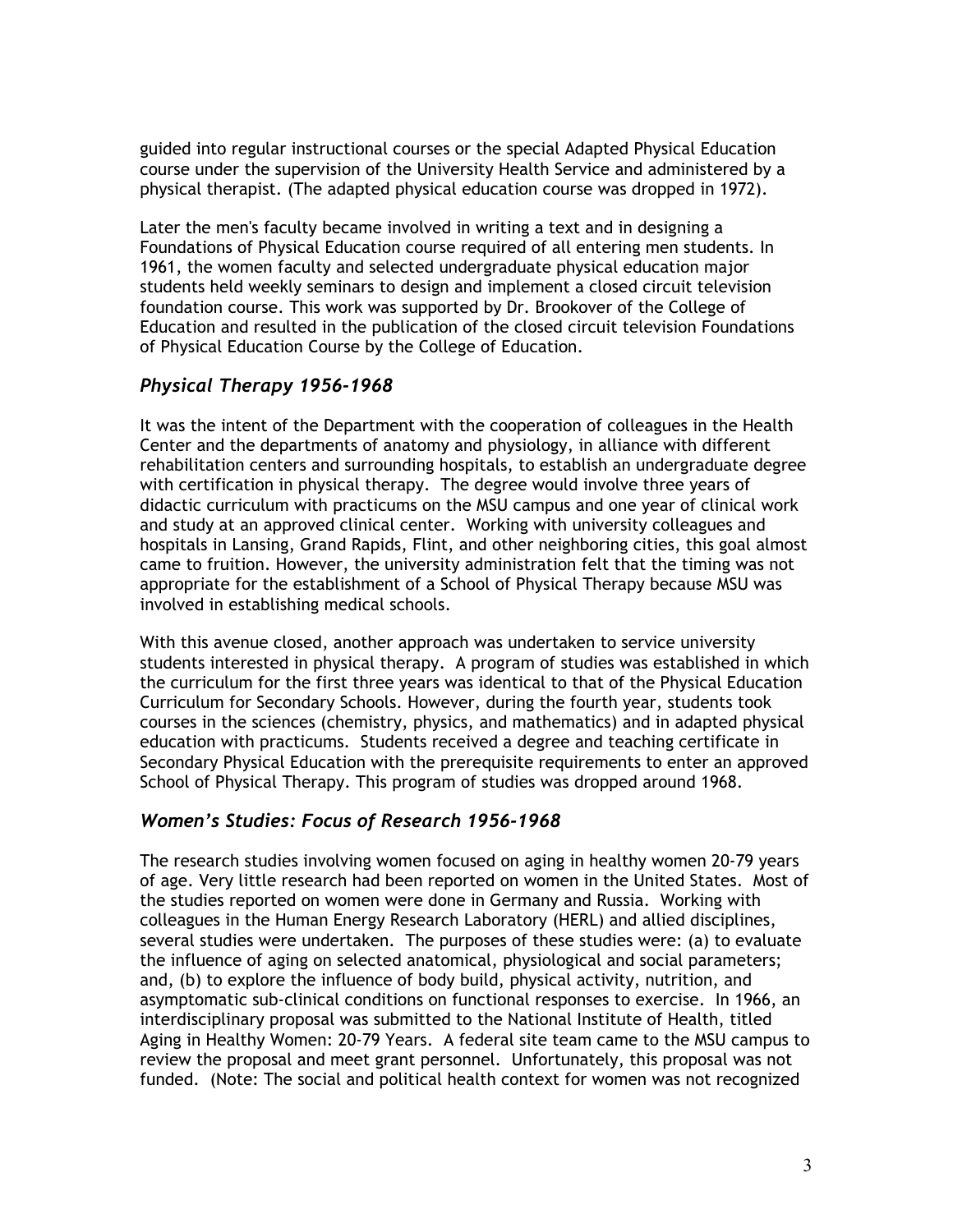at this time. In particular, gerontology and women's studies were not priorities. It was not until 1975 that The National Women's Health Network was formed in Washington, DC. The objective was to give voice in health policy and legislation for women. Six years later the National Black Women's Health Network was initiated. Finally recognizing that there are medically relevant differences between the sexes, the National Institute of Health established the Office of Research on Women's Health in 1990. The future is now for a Center of Women's Health studies in HERL.)

Studies on women were undertaken by faculty and graduate students despite the lack of funding. One such study was to design and develop a Physical Activity Recall Record. This study was funded by American Public Health. As studies were completed from 1956-1968, the MSU Research and Development Office provided financial support to present papers at various professional organizations. Presentations were made at International Gerontology Congresses hosted by the Wingate Institute in Israel; and by Vienna, Austria, Rome, Italy, and Hanover, Germany. Other papers were given at conferences in the United States such as those of the American Medical Association, the Regional Center on Aging at Duke University, and by our own professional organizations. Figure 2 contains a list of selected publications on movement fundamentals and women's studies for the period 1957-1970.

# *The Battle Creek Curriculum Project*

I left the environment of the Human Energy Research Laboratory around 1968 because the focus of the research changed. I had no personal interest in using animals as subjects. In reviewing the literature, I did not find one study that used female rats, only male rats. My colleagues in the Laboratory did listen and brought in some female rats, but I'm not sure how long this lasted. There was too much activity in the cages. So one thing leads to another.

In 1968, I had the opportunity to become a member of the Battle Creek Curriculum Project. Working on the Battle Creek Curriculum Project highlighted the need not only for a systems approach, but also for a scientific basis for designing instructional materials and programs. The project was funded by the Michigan Department of Education for three years (1968-1971). The goal of the project was to develop a K-12 physical education curriculum and resource materials based on research and the "best" evidence available for health, fitness, and active life styles. The project was unique because it involved Michigan State University and Battle Creek Public school faculty working together to develop a relevant and meaningful physical education curriculum for the Battle Creek Public schools. The Michigan State faculty included Wayne Van Huss (Director), Vern Seefeldt, Arthur Steinhaus, lone Shadduck, Janet Wessel, and Harry Webb. Later, Robert Johnson and Paul Vogel served as directors of the project, along with other faculty participants from the Battle Creek Public Schools.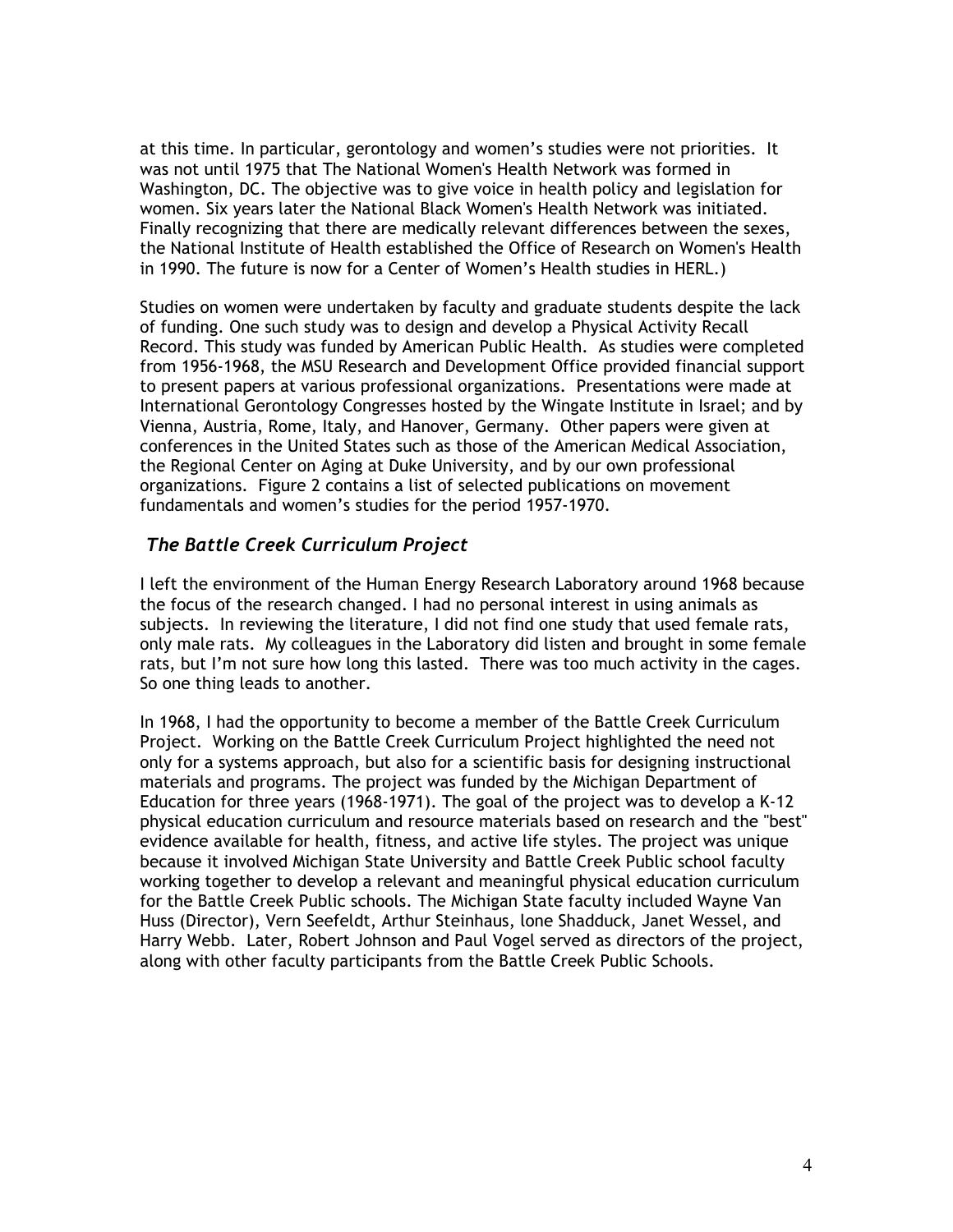*Figure 2. Selected Publications on Movement Fundamentals and Women's Studies 1960-1970 by Wessel and Colleagues* 

#### **Movement Fundamentals**

- Wessel, J. (1957, 1960, 1970). *Foundations of physical education: Movement fundamentals.* Englewood Cliffs, NJ: Prentice Hall.
- Wessel, J. (1957,1960). As we view a new approach in the college instructional program for women. *The Foil, 25*, Dorann, NJ: Delta Psi Kappa.
- Wessel, J. (1960, November). A new approach in the college required program. *JOHPER, 31*, 17-21.
- With B. Massey, & J. Black, (1960). *Kinesiology of weight training*. Dubuque, IA: Wm. C. Brown Company.
- Wessel, J. (1963). *Teaching physical education by closed circuit television*. Educational Publication Services, College of Education, Michigan State University, East Lansing, MI.
- Wessel, J. (1963). *Fitness for the modern teenager*. New York: The Ronald Press.
- With C. MacIntyre. (1970,1977). *Body conditioning for women*. Boston: Allyn & Bacon.

#### **Women's Studies**

- Wessel, J. (1957, May 1). Importance of good nutrition and exercise in the aged. Contributor (Panel Report). *Journal of the Michigan State Medical Society, 56*, 589.
- Wessel, J. (1959). Activity patterns in daily living: Implications for maintaining positive health. *Annual Convention of American Medical Association,* Atlantic City, NJ.
- With R. Nelson & E. Dillon. (1960). Frequency distribution and standards of anthropometric and physical performance measures for college women. *Research Quarterly, 32*, 244.
- With A. Ufer, W. Van Huss, & D. Cederquist. (1963). Age trends in various components of body composition and functional characteristics of women aged 20-69 years. *Annuals of the New York Academy of Science, 110*, 608- 622.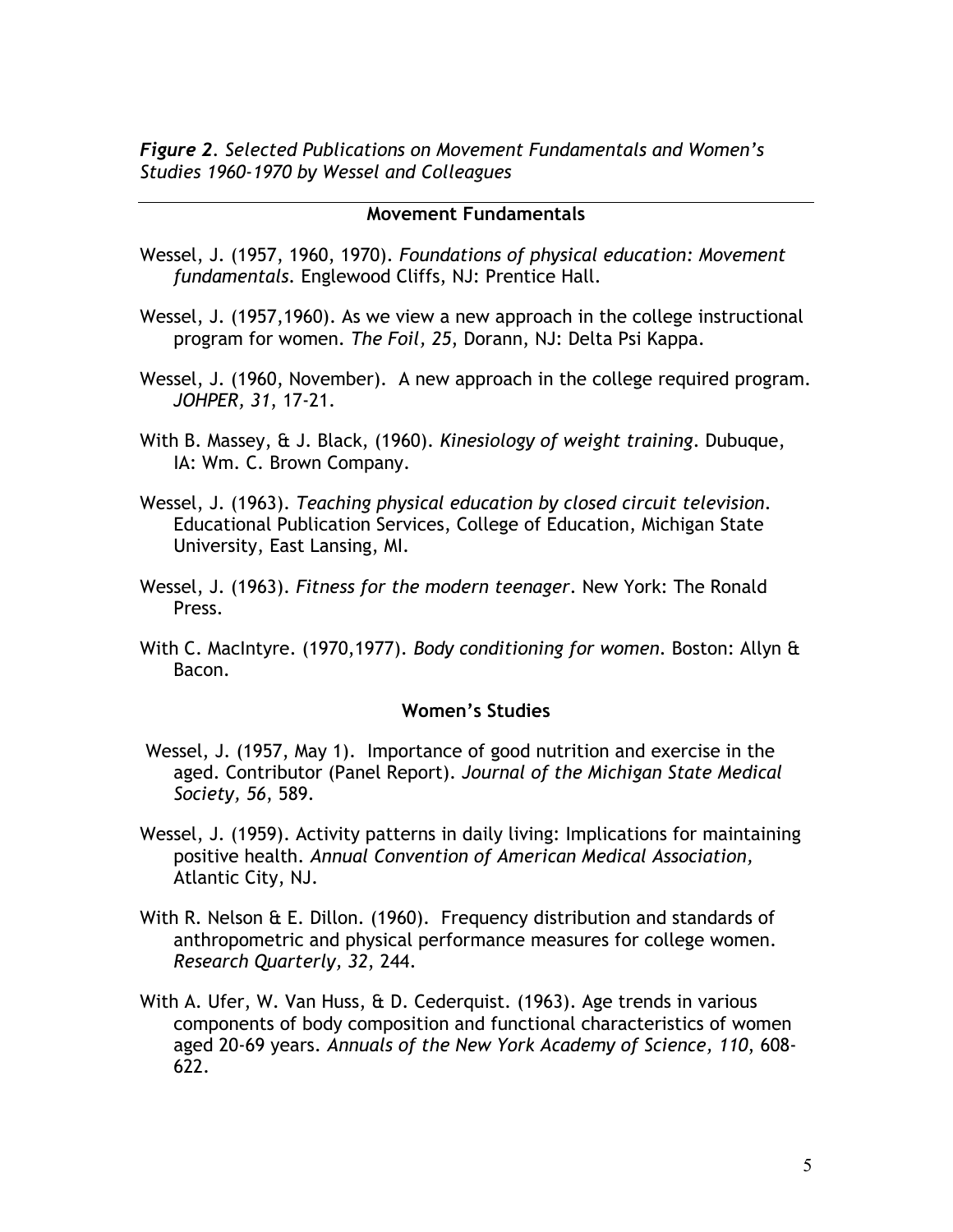- With H. Montoye, & H. Mitchell. (1965, September). Validation of physical activity recall record. *American Journal of Public Health, 55*, 1430-1436.
- With H. Webb. (I 965). Body image, culture, and females in sport. *Proceedings of First International Congress of Sports Psychology*. Rome, Italy.
- With A. Small, W. Heusner, & D. Cederquist. (1966). Functional responses to submaximal exercise in women 20-69 years. *Journal of Gerontology, 21*,161-181.
- With A. Small, W. Van Huss, & D. Cederquist. (1966). Influence of age on exercise adaptation in women on submaximal workloads. *Federation International Medicine*, Sportina.
- With A. Small, W. Van Huss, W. Heusner, & D.Cederquist. (1966). Influence of physical activity on functional responses to submaximal work and body composition in women, 20-69 years. *Proceedings, 7th International Congress of Gerontology*, Vienna, Austria.
- With A. Small, W. Van Huss, D. Anderson, & D. Cederquist (1968). Age and physiological response to exercise in women 20-69 years of age. *Journal of Gerontology, 23*, 269-278.

In 1968, I received a clarion call from the Superintendent of Special Education. He said, "So we bring the disabled out of the state institutional placement, particularly the mentally retarded." "We place them in schools in the community." "Help me!" "Get out of your ivory tower or I will hire a ballet dancer!" So I did! This began my teaching, service, and research activities in Adapted Physical Education. I focused on curriculum and instructional programs for students with disabilities attending public schools.

# **Adapted Physical Activity: Teaching**

# *Physical Culture and Training 1900-1920*

The purpose of the physical culture or physical training program was preventive, developmental or corrective in nature. The regular work of the department was devoted to lectures on hygiene and corrective exercises for any students who were defective physically. Emphasis was placed on abnormal foot conditions, poor body mechanics, heart disturbances, malnutrition, and infantile paralysis.

**Instructional Courses**. Physical Training and corrective physical work were required for freshmen, sophomore and junior men where the physical examination showed the need for such corrective exercises. Women were given a careful physical examination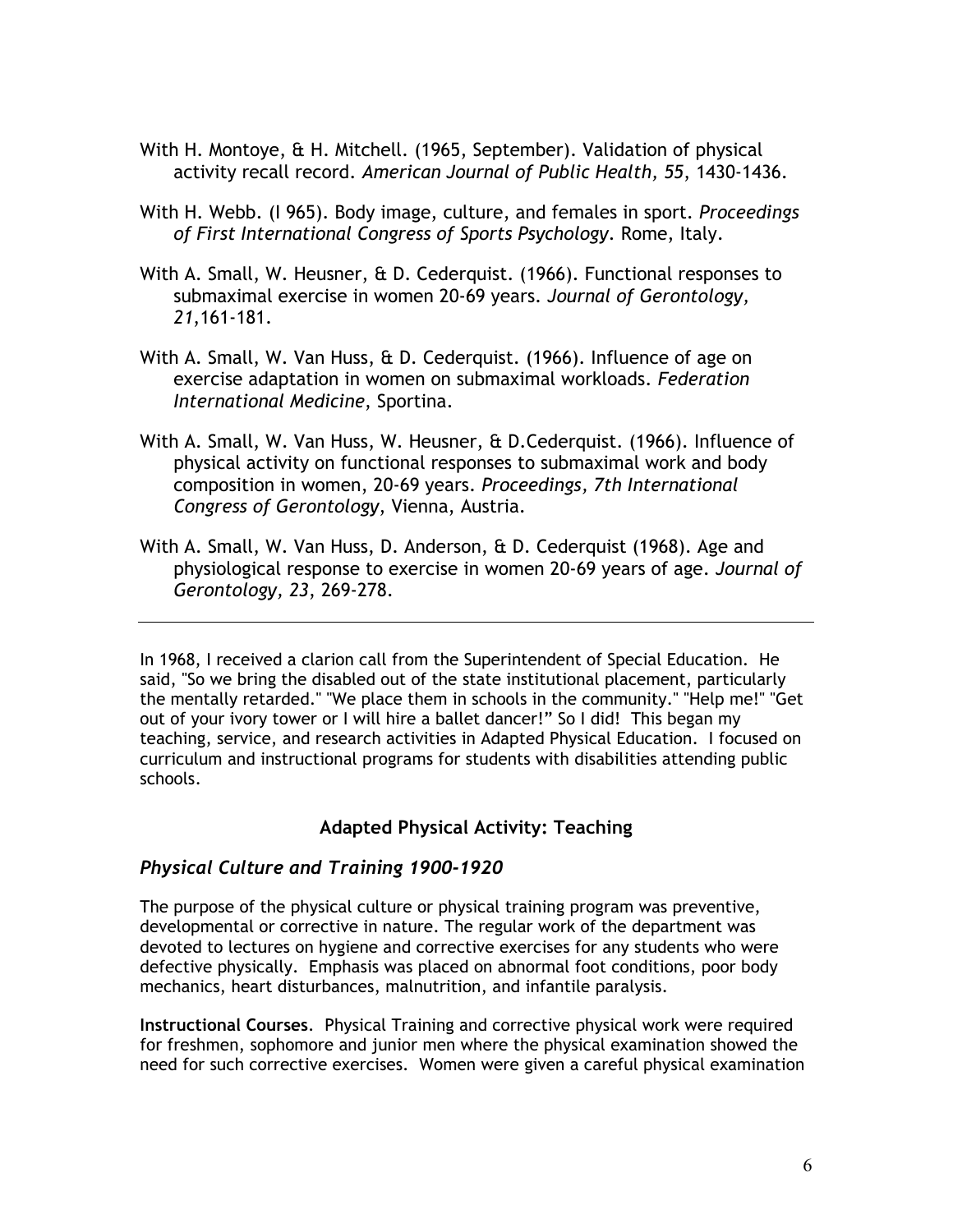at the beginning of each fall term. Suggestions for special exercises, if needed, were based on the outcome of the examination.

**Undergraduate Courses**. The first advanced courses in physical training were offered during the 1920-1921 school year. One of the courses, Physical Diagnosis, was a medically oriented training course. This course, separate for men and women, emphasized diagnosis, physical and medical examinations, the application of corrective gymnastics, and physical and medical remedial work. The focus of the work included health, body building, and the correction of unnatural and hampered positions of the body.

#### *Corrective Physical Education and Adapted Sports (1920-1950)*

There were several title and course changes during the period from 1920 to 1950. During this period, there was transition from medically oriented physical training and calisthenics to adapted sports and corrective or therapeutic gymnastics. Factors that precipitated this transition were: (a) the introduction of sports into the public school physical education curriculum and the culture of the country; (b) the return of veterans from World War II with medical emphasis on the potential of sports in rehabilitation pointing out that some disabilities such as spinal cord injuries and amputations could not be corrected; and (c) the introduction of wheelchair sports.

**Instructional Courses**. Separate instructional activity courses were offered for the men and women. Medical and physical examinations by the Health Service were required of all freshmen. Students excused from regular physical education classes because of disability were given specially adapted work in Adapted Sports for men and Corrective Gymnastics for women.

**Undergraduate Courses**. Separate professional courses in adapted physical education were offered for men and women. The required courses for undergraduate men included Anthropometry and Physical Examinations, and Corrective Gymnastics. By1940, Corrective Gymnastics was changed to Adapted Sports. The courses for women included Physical Examinations and Measurements, and Therapeutic Gymnastics. The courses for men and women included practical laboratory work under supervision. The purpose of the men's and women's courses were to acquaint students with certain atypical postural or foot conditions, and with procedures and activities for the correction, protection, care and maintenance, or improvement of such atypical conditions.

**Graduate Courses**. A graduate course for men titled Physical Education for the Physically Handicapped was introduced in 1945. The title of the first graduate adapted physical education course for women was Workshop in Therapeutics.

# *Adapted Physical Education (1950-1980)*

This time period involved a transition from therapeutic gymnastics and adapted sports to adapted physical education. The student population served in public schools changed dramatically to include individuals with all kinds of disabilities. Instrumental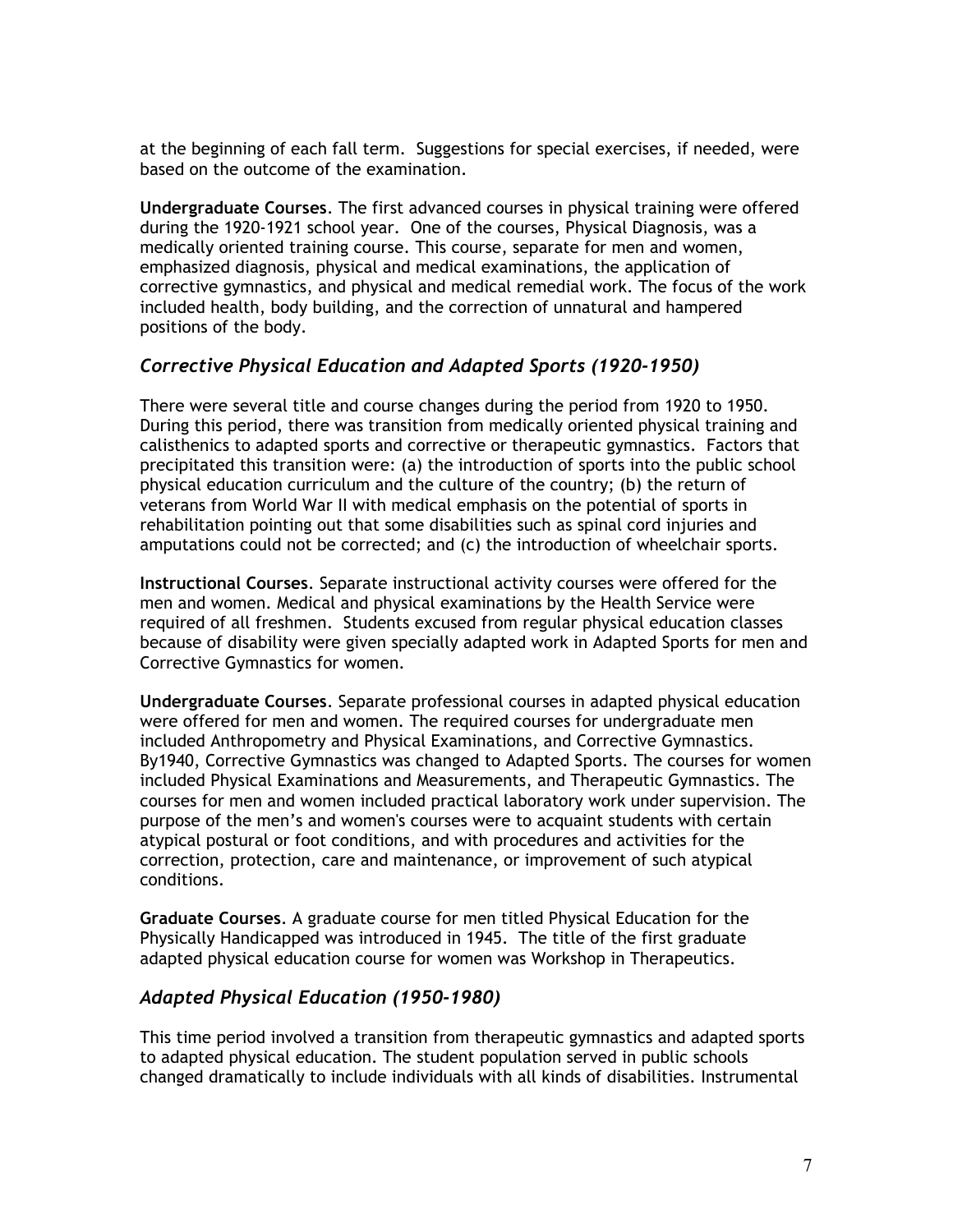in this change was the social-political climate in the United States. It was the legal battles of parents, advocates that fought to ensure services for all children with disabilities, and the vision of educators that brought about Public Law 94-142, The Education for All Handicapped Children Act of 1975. Passage of this law changed the face of special education and adapted physical education in U. S. public schools. Individuals with disabilities were removed from residential institutional schools and placed in community schools. The result was increased public school enrollment of students with disabilities, particularly those with mental retardation. At first, the education of children with disabilities took place in separate classes or schools in the local community. Later there was a major shift to educating children with disabilities in the least restrictive environment, a regular education initiative. The least restrictive environment movement was followed by one that focused on inclusion. The inclusion movement required that students with disabilities to be educated in regular class settings.

In 1967, federal legislation was enacted to support training in physical education so that students with disabilities could be appropriately served. These support funds did not become available until 1970. With these support funds, colleges and universities began developing majors in adapted physical education in order to prepare teachers who could address the needs of students with disabilities in school programs. The support funds were used primarily to develop graduate level specializations in adapted physical education. The legislation was enacted in 1967 and in 1970 the federal government provided funds for research and demonstration projects, specifically in physical education for individuals with disabilities.

**Instructional Courses**. In the 1950s, separate instructional courses, Adapted Sports for men and Individual Gymnastics for women, continued to be offered for students who were excused by the College Health Service as unable to take the regular activity courses for physical reasons. The development of HPR 105 Foundations of Physical Education as a required course for all entering women students in1956 and for all entering men students in 1957 permitted students to assess their own physical potential and to plan their involvement in future activities. Student guides were provided to facilitate the successful inclusion of students with disabilities in regular instructional activity courses. In 1960, a course titled HPR 112 Adapted Physical Education was developed in cooperation with the Health Center Medical Staff. It was designed for both men and women students with physical disabilities and for students who were temporarily injured or incapacitated. The course, run as an outpatient clinic, was under the supervision of the University Health Service and administered by a physical therapist. HPR 105 and HPR 112 were removed from the curricular offerings of the department when the university dropped the physical education requirement for undergraduate students in the early 1970s.

**Undergraduate Courses**. Courses from the previous time period continued to be offered in the early1950s. The men took Adapted Sports while the women took three courses--two Therapeutics Gymnastics courses (one with a practical laboratory) and a course titled Physical Diagnosis and Examinations. In 1955, the physical education professional courses offered by the men's and women's programs became coeducational. A new course, Survey of Rehabilitation and Therapeutic Care, replaced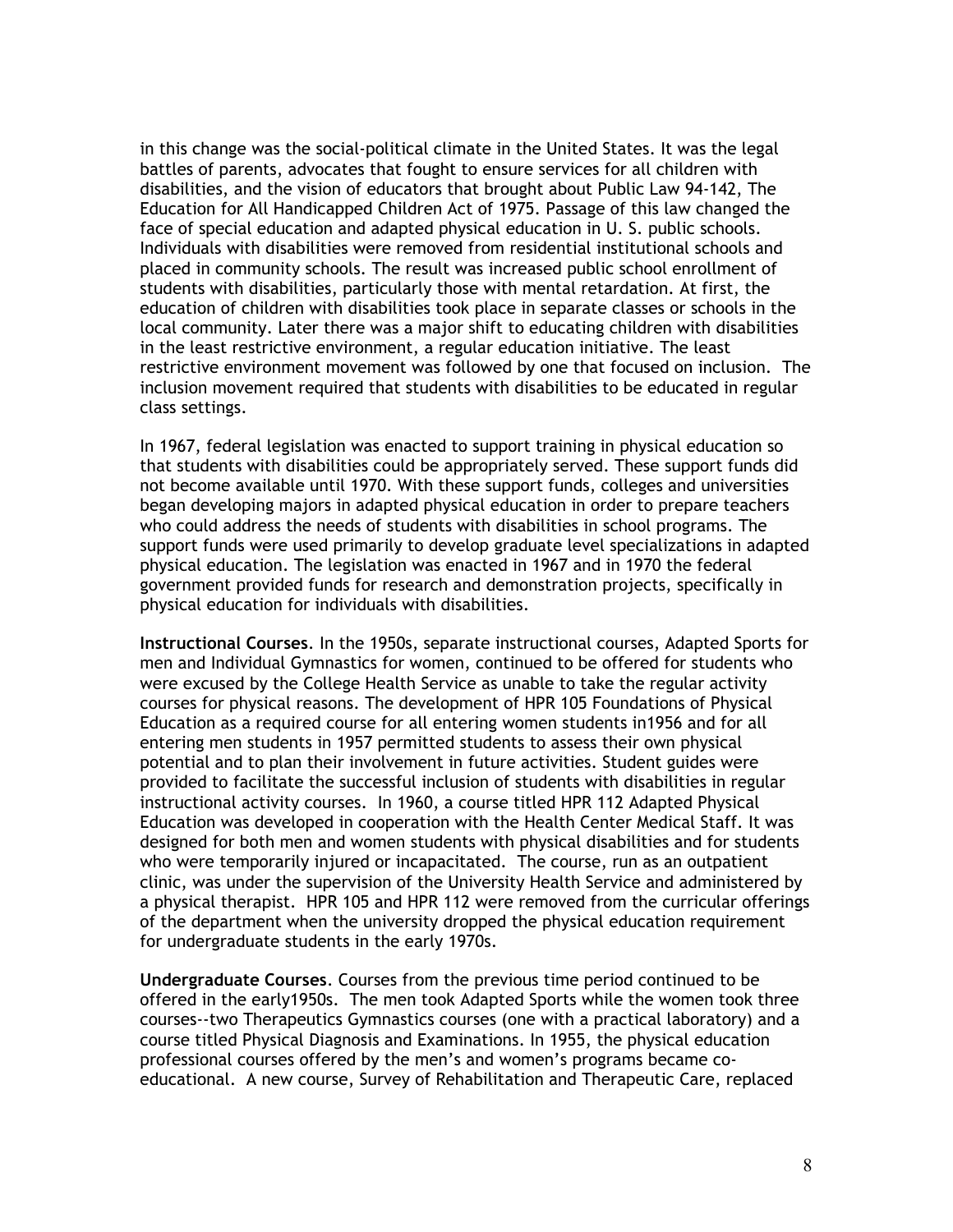the two therapeutic gymnastics courses in 1960. This course was designed for rehabilitation counselor trainees and teachers who were preparing to work in the field of special education. It was dropped in the late 1960s. The same year, Adapted Sports was replaced by Adapted Physical Education. The latter course was offered until 1965, then resurrected in 1972. In 1974, it was re-titled Physical Education and Recreation for the Handicapped with a prerequisite requirement of 100 volunteer hours working with handicapped children and youth arranged through the MSU Student Volunteer Office. In 1977, Cadet Teaching: Remedial Motor was added to the curriculum.

**Dual Major in Physical Education and Special Education**. Prior to 1980, when the State of Michigan began to offer a teaching credential called Teacher Approval in Physical Education for the Handicapped, there were no state or federal special education funds available for a local school district to hire a teacher in adapted physical education. A solution to this situation was explored in 1958. By working with special education colleagues at MSU (Dr. C. Mange, Dr. D. Burke, and Dr. L. Alonso) and the State Department of Education (Special Education Service Area), a dual major in adapted physical education and special education was established in the College of Education at MSU. With the dual major teaching credential, it was possible for undergraduate students to fulfill state and federal requirements as a special education teacher. Consequently, federal and state funds could be used by local school districts to hire physical education teachers to teach adapted physical education in their schools.

**Therapeutic Recrea**tion. In 1978, the Department of Health, Physical Education and Recreation (HPR) initiated a three-course program in Therapeutic Recreation. Funding for this program of studies was provided by a Professional Physical Education Training Grant from the Bureau of Education for the Handicapped. The program was transferred to the Department of Park and Recreation Resources in 1981 when the recreation faculty and recreation program in the HPR department was relocated there.

**Graduate Courses**. The two graduate courses offered in the 1940s, Physical Education for the Handicapped and Workshop in Therapeutics, continued to be offered in the early1950s. The course, Physical Education for the Physically Handicapped Individual, was added to the women's program in 1954. When the men's and women's graduate programs were combined in 1955, this course and Advanced Therapeutics continued to be offered at the graduate level. However, a new course, Body Dynamic and the Postural Complex, replaced Advanced Therapeutics in 1960. It was renamed Posture and Anthropometry in 1965, but was dropped from the curriculum by 1972. A course, Trends and Techniques in Rehabilitation, offered by the department from 1956-1959 emphasized the programs of rehabilitation agencies for all ages. Several courses in adapted physical education were added to the curriculum during the 1970s so that by 1978, five different graduate courses in the area of disabilities were offered by the department.

**Professional Training Grants 1972-1986**. Figure 3 provides a listing of professional training grants in adapted physical education awarded to Michigan State University, College of Education, Department of Health Physical Education and Recreation 1972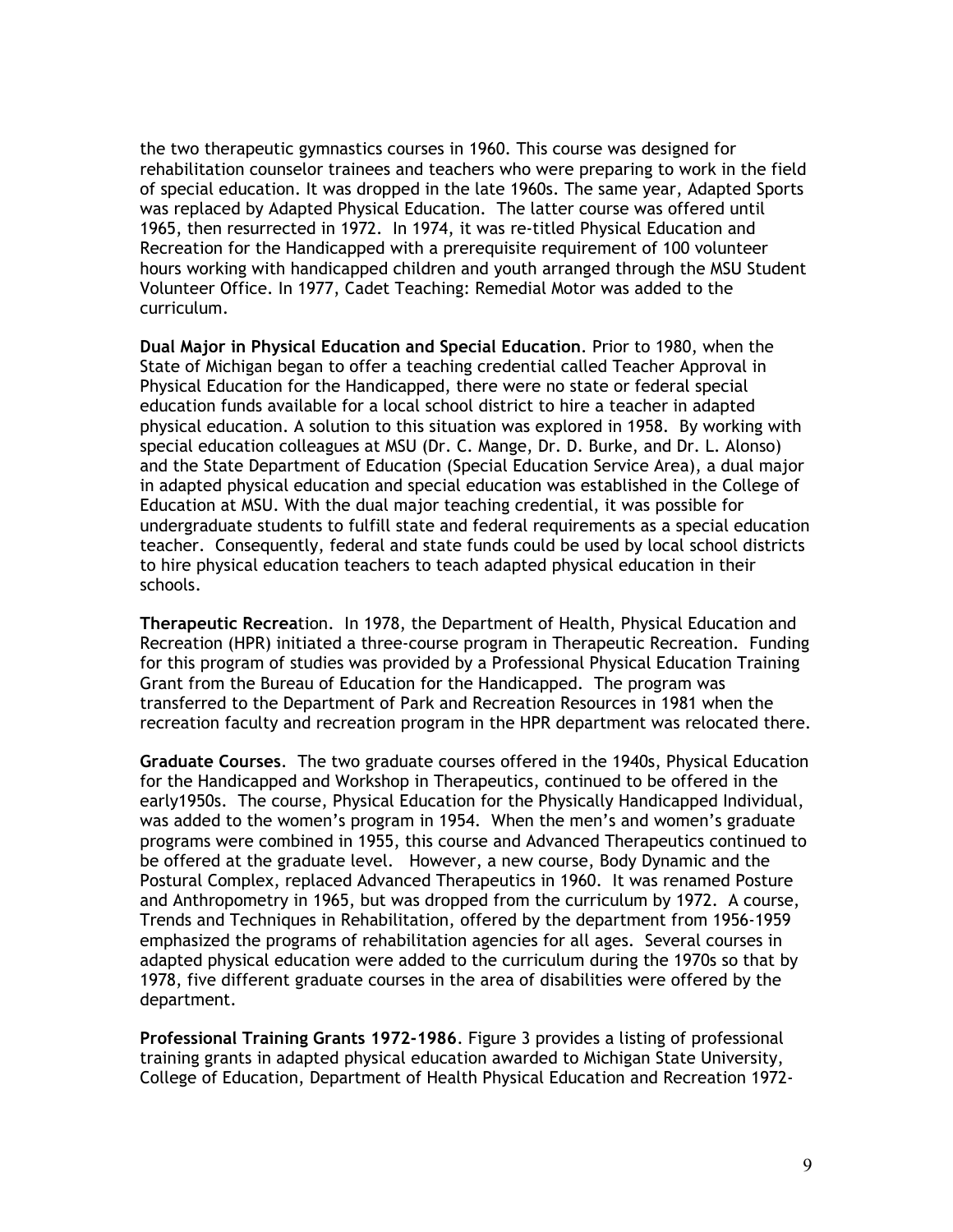1986. These grants were funded by the U.S. Department of Education, Office of Special Education Programs (Formerly Bureau of Education for the Handicapped 1966- 1980) in the Office of Education, U.S. Department of Health, Education and Welfare.

In addition to the training grant support, contractual services were offered for inservice training of school staff and/or for providing graduate students as teachers in adapted physical education at the school and/or district level. With the creation of the Field Service Unit in Physical Education for Special Populations, the contractual funds obtained were deposited in the College of Education Continuing Education Division. If local or district teachers desired college credit, MSU also provided this service. In addition, it provided ongoing supervision of the implementation of the adapted physical education instructional program at the school sites.

*Figure 3. List of Professional Training Grants Funded for Adapted Physical Education 1972-1986* 

| Years     | Number of<br>Projects | Project Director                 | Project Title                                                                      | <b>Funding</b><br>Support* |
|-----------|-----------------------|----------------------------------|------------------------------------------------------------------------------------|----------------------------|
| 1972-1980 | 3                     | J. Wessel                        | Leadership Personnel in<br><b>Adapted Physical Education</b><br>Master, Ph.D.      | \$210,000                  |
| 1979-1980 |                       | J. Wessel                        | <b>Regular Physical Education</b><br><b>Teachers: Inclusive School</b><br>Programs | \$61,000                   |
| 1983-1986 | 3                     | J. Wessel/L. Kelly               | Postdoctoral Leadership<br>I CAN Validated Program<br>At Michigan State University | \$104,000                  |
|           |                       | J. Wessel/B. Holland<br>L. Kelly | At Arizona State University<br>At University of Virginia                           |                            |

\* Percentage of the total funds includes overhead costs for MSU research, college and department.

# *Adapted Physical Activity (1980- Present)*

**Instructional courses**. During the "adapted physical activity" era, students with disabilities continued to enroll in the physical activity courses offered for the general student body. To facilitate the successful inclusion of students with a disability, in 1990, Dr. Gail Dummer and Lynn Forsblom prepared the Guide to Service/Activity Courses in the Department of Physical Education and Exercise Science. To help students make informed choices about their participation, this guide includes a thorough description of each activity course as well as the accessibility features of the facilities and outdoor fields where activity courses are taught. In addition, the guide describes ways in which the Department is prepared to accommodate students with disabilities, such as moving courses to accommodating facilities, helping to identify a personal assistant if needed, and providing assistance to the course instructor. This information is published on the Department of Kinesiology web site.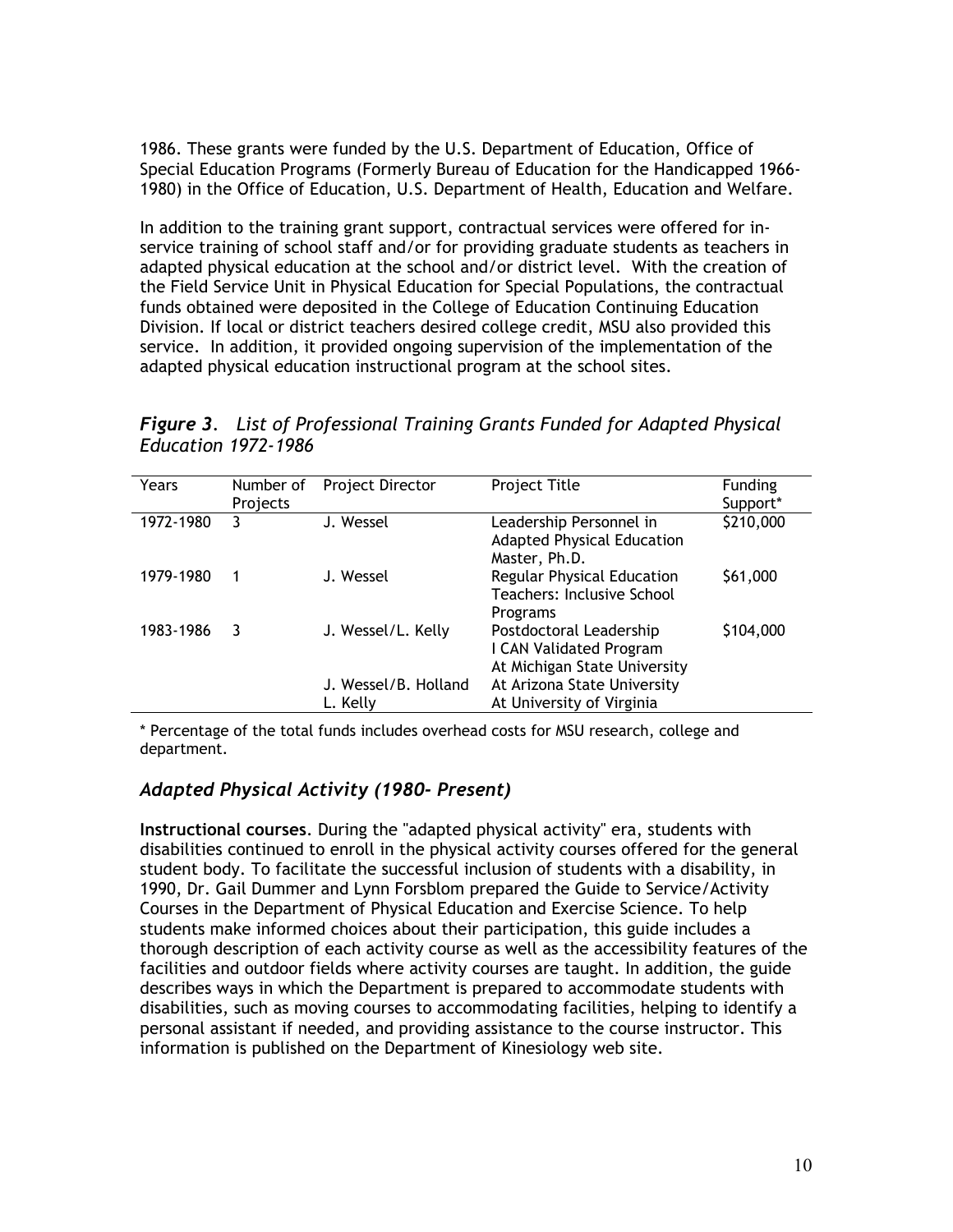**Undergraduate courses**. The required course in adapted physical activity for undergraduate physical education majors from 1972-1992 was HPR 452 - Physical Education and Recreation for the Handicapped. Although there were several minor acronym, title, and content changes during that time period, the core content focused on "selecting and sequencing learning activities of school age children with handicapping conditions that require special physical education programs or adapted activities in the regular program." HPR 452 included a lab component in which students learned to teach physical education skills to children with disabilities.

Major revisions to the undergraduate adapted physical activity course were adopted in 1992 when MSU made a transition from the quarter system to the semester system. These changes included a new course number (PES 465), a new course title (Physical Activity for Special Populations), an increase in instructional time from 3 quarter credits to 3 semester credits, and a change from the primary focus on school physical education to "teaching physical activity in school and community settings for persons with disabilities and youths at risk." The lab component of the course, now called the Sports Skills Program, was expanded to provide additional teaching and coaching opportunities for undergraduate students and to provide more effective service to persons with disabilities in the greater Lansing community. The required undergraduate course was revised again in 1997 and 1998. The current course title and description are: KIN 465 - Adapted Physical Activity: "Teaching and coaching physical activities for persons with disabilities."

Until the time of semester transition, it was possible for undergraduate students to pursue a dual major in physical education and special education, and thereby fulfill the requirements of the Teacher Approval in Physical Education for the Handicapped, a teaching credential offered by the State of Michigan. The dual major became an impractical venture in 1992 when much of the content of the special education program was infused into teacher education courses, with the revised requirements for teacher certification in special education requiring 5-6 years of study. Instead of a dual major, students seeking the Teacher Approval in Physical Education for the Handicapped now complete a set of specified courses in kinesiology and special education, as well as practical experience in teaching physical education to students with disabilities. Students receive academic credit for their field teaching experiences through KIN 466 - Practicum in Adapted Physical Activity (variable credit), a course added to the curriculum in 1990.

**Graduate courses**. At the conclusion of the 'adapted physical education era" (e.g., the late 1970s) at MSU, there were five graduate-level courses in adapted physical activity:

HPR 809 - Orientation to Physical Education and Recreation for the Handicapped HPR 818 - Compensatory and Remedial Motor Education HPR 819 - Physical Education and Recreation for the Mentally Handicapped HPR 840 - Physical Education and Recreation for the Physically Handicapped HPR 842 - Training and Consultation Techniques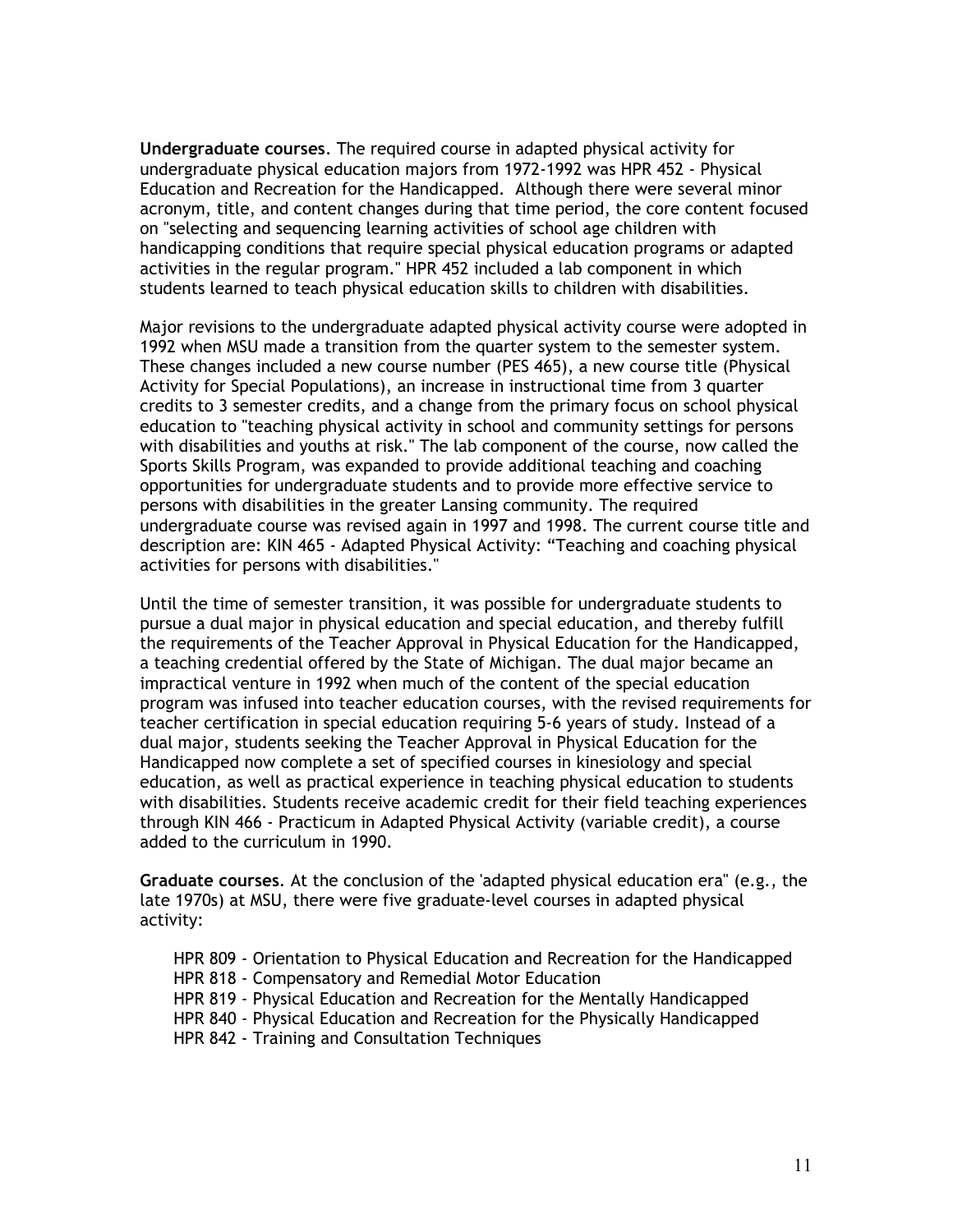The content of each of these courses was concerned with the delivery of adapted physical activity services in public school systems. The HPR 819 and HPR 840 courses were taught on a regular basis, with HPR 809 and HPR 842 taught less frequently, usually when grant funding was available to support faculty salaries.

Like the undergraduate curriculum, the menu of graduate-level courses underwent significant revisions at the time of the 1992 semester transition. The former orientation and training/consultation techniques courses were dropped. The former HPR 819 and HPR 840 courses were merged into PES 865 - Curriculum and Instruction in Adapted Physical Education, a course that focuses on "design of curricula and implementation of instruction in physical education for students with disabilities." A new course, PES 866 - Research on Sports for Athletes with Disabilities is concerned with the "performance capabilities of athletes with disabilities" with emphasis on "research on areas such as exercise physiology, sport biomechanics, sport psychology, sport sociology, motor development, and motor learning." Whereas the former Physical Education and Recreation for the Mentally/Physically Handicapped courses included lab components, PES 865 and PES 866 do not. Another new variable-credit course, PES 867 - Practicum in Adapted Physical Activity, provides students with the opportunity to earn academic credit for field experiences. Finally, special topics in adapted physical activity may be taught via a new doctoral-level course, PES 960 - Current Issues in Motor Behavior. With the change in the department title to Kinesiology in 1998, all current courses carry a KIN acronym.

**Rationale for changes**. The most profound change in both the undergraduate and graduate curriculum is the shift from adapted physical education to adapted physical activity. Related changes to course content include an increased focus on the performance capabilities of athletes with disabilities and more attention to service delivery in community sports and clinical rehabilitation settings. One reason for these curriculum revisions is the changing needs of persons with disabilities. The inclusion movement that started with public demand, laws, and educational policies for the inclusion of persons with disabilities in the public schools in the 1970's and 1980's eventually led to demands for their inclusion in community sport and recreation programs as well. Elite athletes with disabilities are currently "pushing the envelope" even further; they want access to the coaching and facilities available through the national sports governing bodies that are affiliated with the United States Olympic Committee. Disability advocates not only want change; they want to be change agents as expressed by the slogan, "nothing about us without us."

New federal laws provide additional impetus for the shift to adapted physical activity. The Americans with Disabilities Act, adopted in 1990, requires that public services, such as places of exercise, make reasonable accommodations for persons with disabilities, including changes in service delivery, signage, communication systems, employment policies, and buildings. The Olympic and Amateur Sports Act, adopted in 1978 and revised in 1998, facilitates the participation of persons with disabilities in sports by providing access to the programs conducted by national sports governing bodies, recognizing the role of disability sports organizations, and supporting the participation of athletes with disabilities in the Paralympic Games.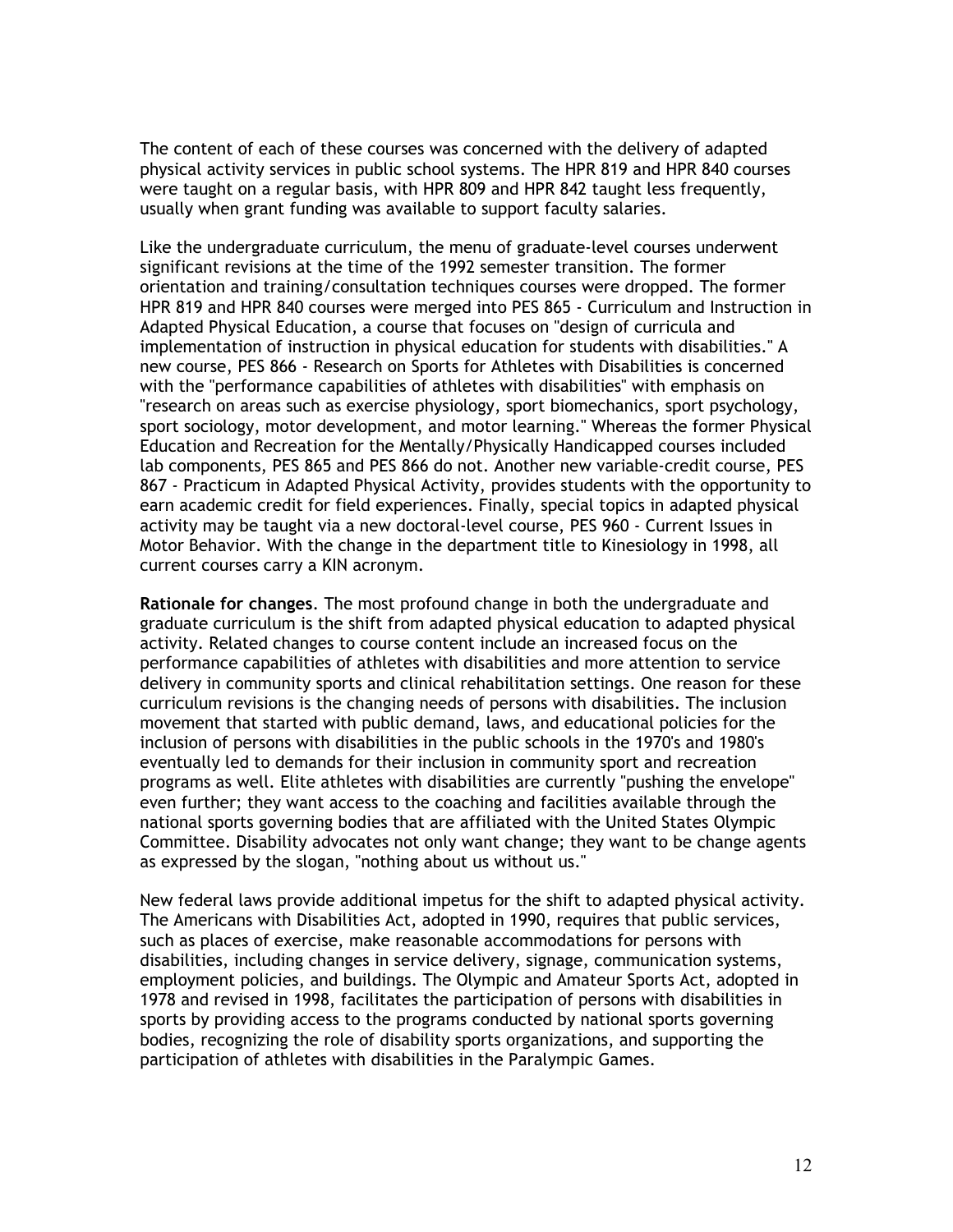Another factor that led to the focus on adapted physical activity rather than adapted physical education is the changing nature of the student body at MSU. The career interests of kinesiology majors have become more varied. For example, the percentage of undergraduate majors pursuing careers in teaching dropped from 100% in 1985 to 17% in 1995, and increased again to 26% by 1999 (Lynn Forsblom, personal communication, April 16, 1999). Although these data reflect in part the number of positions available to kinesiology majors in the MSU teacher certification curriculum, the data also reflect the changing job market. In addition to career in teaching in public school systems, kinesiology majors are interested in careers as researchers, coaches, program directors, sport administrators, sport journalists, athletic trainers, physicians, physical therapists, occupational therapists, cardiac rehabilitation specialists, personal trainers, and fitness leaders in community sports programs.

The establishment of the Sports Skills Program represents another major change to the curriculum. In this program, undergraduate students enrolled in KIN 465 - Adapted Physical Activity provide coaching and instruction in selected sports skills to persons with disabilities from the greater Lansing area. Students who have successfully completed KIN 465 and who have an interest in careers related to adapted physical activity may apply for the Janet A. Wessel Teaching Assistantship, with responsibility for serving as supervisors in the program. Approximately 4 teaching assistants, 50-55 undergraduate students, and 60-70 persons with disabilities participate in the Sports Skills Program each semester. The goal of the program is to prepare persons with a disability to participate in sports programs offered by schools, community agencies, and sports organizations.

The Sports Skills Program (the laboratory component of KIN 465) helps to implement the focus on adapted physical activity. More undergraduate students can be accommodated in the Sports Skills Program than in the laboratory component of the former HPR 452. This is an important consideration given that the number of undergraduate kinesiology majors has increased from 111 in 1985 to 420 in 1999 (Lynn Forsblom, personal communication, April 16, 1999). Perhaps more important, the Sports Skills Program includes opportunities for both coaching and teaching - students are not "forced" into experiences that prepare them for public school teaching careers. Students who enroll in the new practicum courses (KIN 466 and KIN 867) may request placements in educational, clinical, or community settings that allow them to explore career options related to adapted physical activity.

Course materials for KIN 465 - Adapted Physical Activity and KIN 866 - Research on Sports for Athletes with Disabilities have been published on the world wide web at http://ed-web3.educ.msu.edu/kin465 and http://ed-web3.educ.msu.edu/kin866, respectively. These web-based materials appeal to the learning styles of computerliterate students. After the current web sites are refined in response to student feedback, these courses may be adapted for distance learning technologies. MSU is ready for the future!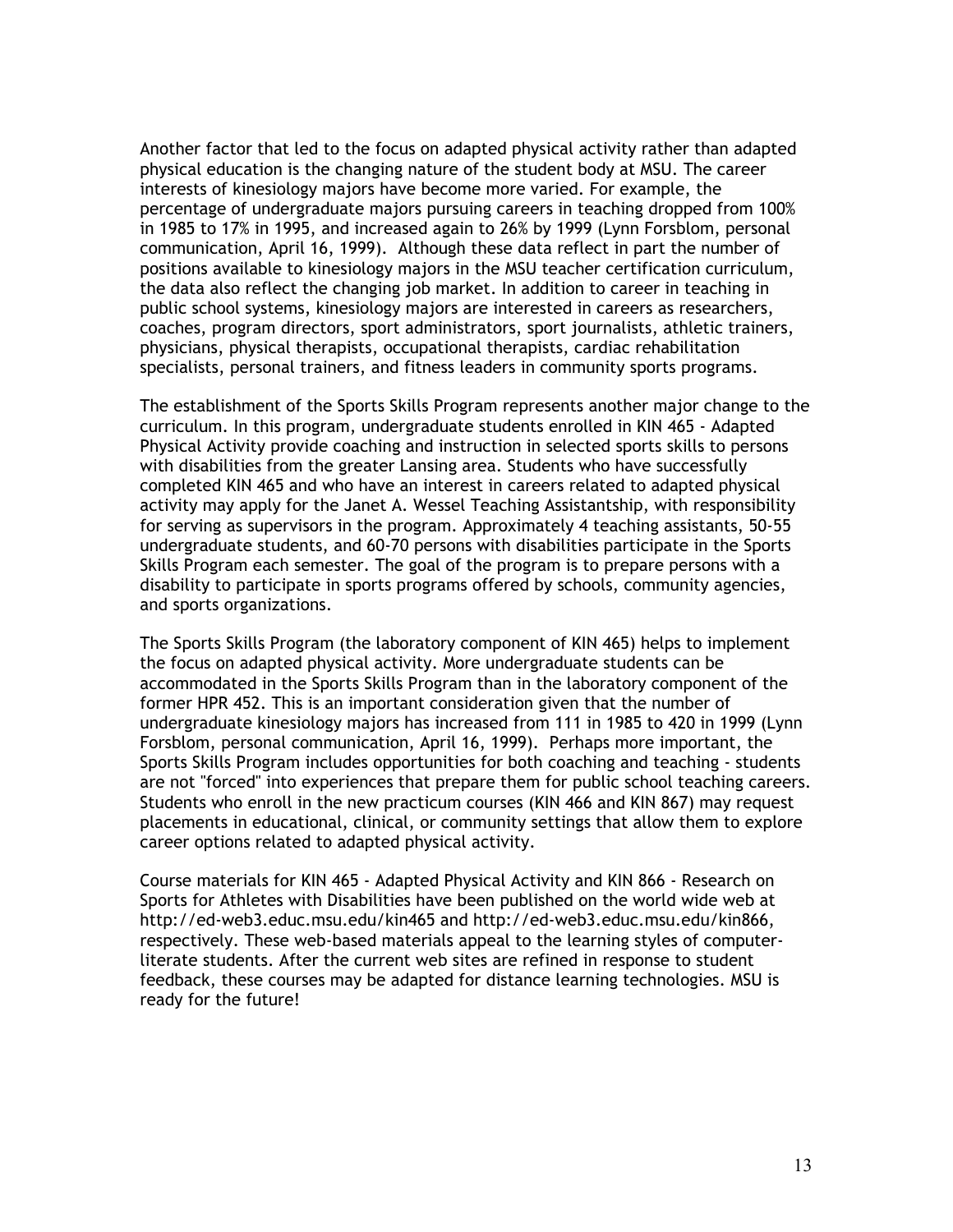#### **Adapted Physical Activity: Service**

#### *Professional Service Activities 1970-1984*

**Local Community and State of Michigan**. Local and state service activities in adapted physical education from 1970 to 1984 were focused on providing consultant services, working on committees, and participating on state projects. Two activities during this time period are especially noteworthy. First, in the 1970s, a Michigan consortium of colleagues in adapted physical education that included Wessel worked with the Michigan Department of Education, Special Education Area, in establishing criteria for Teacher Approval in Physical Education for the Handicapped. Second, members of the I CAN Project at MSU (discussed later) became involved with Michigan's Educational Assessment Program (MEAP) and with the Four State Physical Education Essential Performance Objectives Project. One document, *Essential Performance Objectives in Physical Education*, was prepared for the Michigan Department of Education, Specialist Division, and another document for the Four State project. These activities triggered the involvement of personnel in the Department of Kinesiology in the Michigan Exemplary Physical Education Programs Project (MEPEPP) in the 1980s. During this time period, Wessel served in a variety of advisory and consultant capacities at the state and local level. Several of these were with the Special Education Service Area in the Michigan Department of Education. She also served for eight years as Vice Chairperson of the Governor's Council on Physical Fitness and Health. For her service contributions, she received numerous certificates of appreciation and the Honor Achievement Award from the Michigan Association for Health, Physical Education and Recreation. It was through her efforts that adapted physical education became associated with the department and Michigan State University.

A Field Service unit in Physical Education for Special Populations was created to provide needed curriculum and instructional services at the community level. Working cooperatively with the school and intermediate school districts, and with the College of Education Continuing Education Services, contractual services were arranged to provide graduate students as instructors under the supervision of faculty. If local school or intermediate district teachers desired college credit, workshops and implementation schedules for the school sites were designed. Faculty directed the workshops and supervised the implementation of the instructional physical education program in special classes and/or the inclusion of the program in regular classes at the school sites.

Several school community outreach activities were undertaken in the 1960s and early 1970s in collaboration with an Intern Program in Flint, Michigan, conducted by Dr. E. Melby in the College of Education. When funds became available for a doctoral student internship in Adapted Physical Education, Pat Austin, the first woman Ph.D. graduate student in the department, received the internship. The objective was to design, teach, and establish an instructional program in physical education for students with disabilities at the Durnat Turi Mott School. This was a one-year project the was very effective and ongoing. The film "And So They Move" was developed and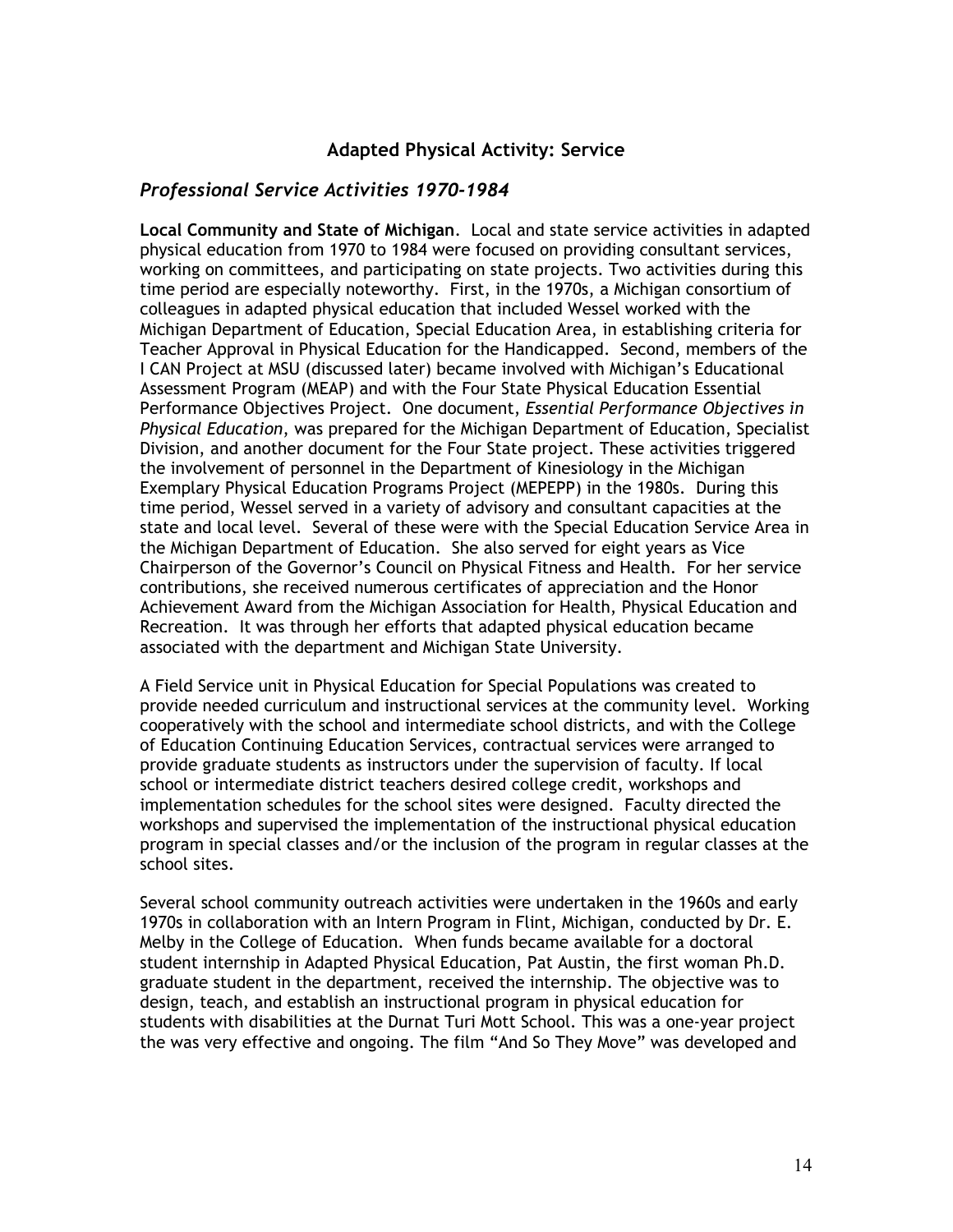disseminated with the support of personnel in the Instructional Material and Media Center at MSU.

Upon request of the School for the Blind in Lansing, Michigan, and Dr. L. Alonso, Special Education Professor in the College of Education, workshops were conducted for teachers at the School to adapt the I CAN Instructional resource materials and system for their physical education instructional program. Films were taken of students demonstrating locomotor and object control skills to assist teachers and parents in observing and assessing the students' motor performance. The parents and teachers were then shown how to use the data to plan lesson activities. Materials were written based on I CAN curriculum. Lou Tutt, a graduate student, deserves special recognition for his work with the deaf-blind students.

A service course was offered for teachers and staff at Battle Creek Ann J. Kellogg School for the Handicapped. The purpose of the course was to involve the teachers, physical therapists, and staff in designing and implementing an instructional physical education program for the students at the school.

**National and International**. As the work of Wessel in adapted physical education at Michigan State University Service became known at the national level during the 1970s and early 1980s, she was invited to assume leadership roles on committees of federal agencies and professional organizations; to serve as an advisor and consultant on various projects; and, as a reviewer of articles for journals and grant proposals for agencies of the federal government. For example, she was appointed by the U.S. Commissioner of Education to serve on the National Advisory Committee for the Handicapped; and she was a member of the National Diffusion Network for the U.S. Office of Education. She also served as an advisor to the Joseph P. Kennedy Jr. Foundation regarding research priorities in programming and evaluation. She was grant and field reviewer for the Office of Special Education in the U.S. Department of Education; and was a member of the Editorial Board for the *Research Quarterly*, the flagship research publication of the American Association for Health, Physical Education and Recreation (AAHPER). For her dedication and achievements in adapted physical education, Wessel received several prestigious awards, including the R. Tait McKenzie Award for "outstanding contribution to the welfare of man through service to the education profession" (AAHPER) in 1983, and the William A. Hillman Distinguished Service Award from the National Consortium in Physical Education and Recreation for the Handicapped for "improving the quality of services for persons with disabilities" in 1991.

The influence of the programmatic work in adapted physical education at MSU has had international impact. Information about the I CAN curriculum model has been shared with the international community through various presentations, workshops, and institutes. Presentations have been made in cities such as London, England, Brisbane, Australia, and Trois-Reverieres, Quebec, Canada. Workshops were conducted in Bogota, Columbia and the Virgin, Islands. However, the greatest impact has been in Costa Rica where various teacher-training institutes have been conducted and the I CAN curriculum has been translated in Spanish.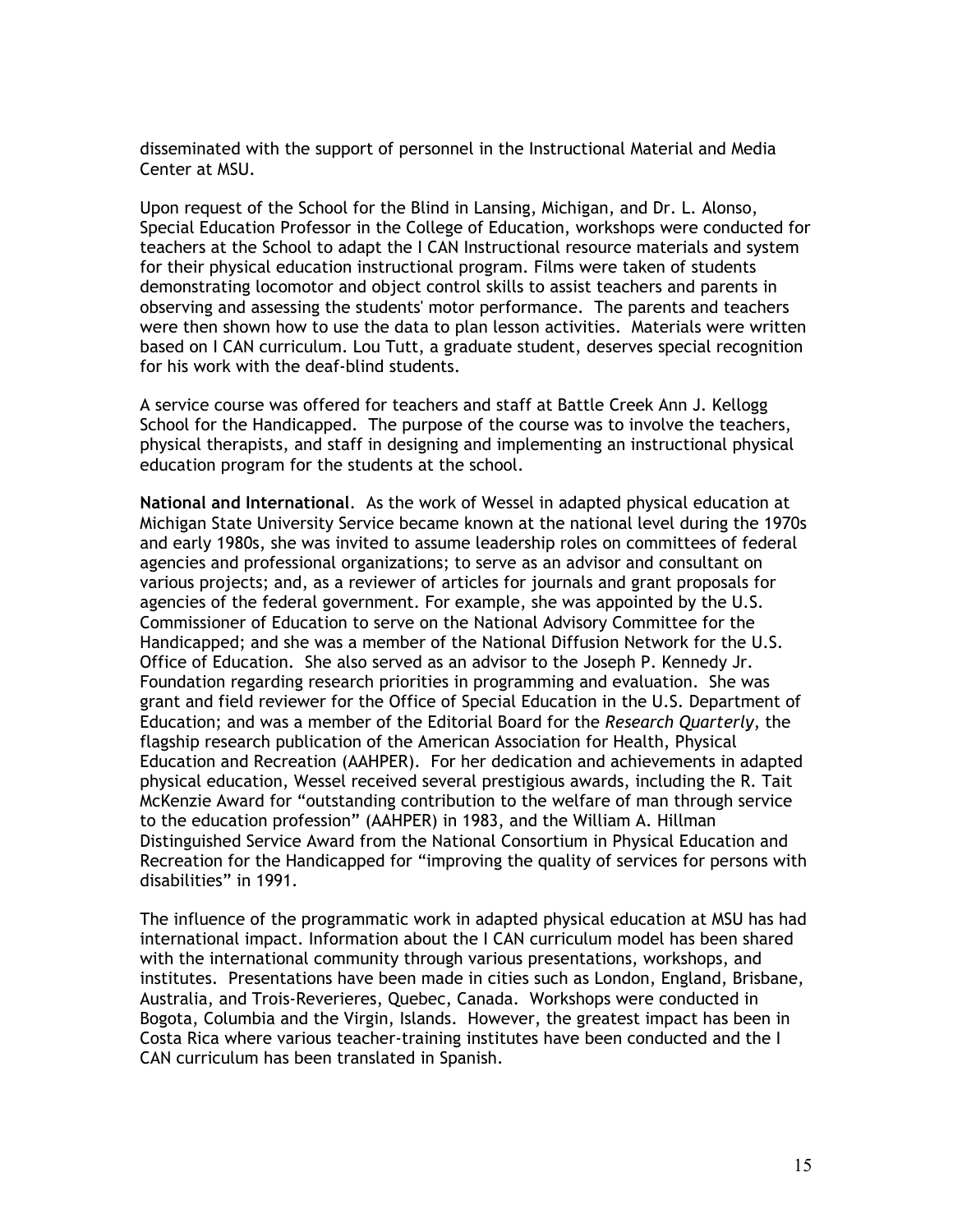#### *Professional Service Activities 1984-Present*

**Local Community and State of Michigan**. At the local and state level, outreach efforts have focused on collaborative curriculum development efforts with local K-12 school district personnel and on the provision of instruction/coaching in sports skills to persons with disabilities through the Sports Skills Program. Dummer, through her involvement with the Michigan Exemplary Physical Education Programs Project (MEPEPP) from 1988-1993, has collaborated with teachers, administrators, and community leaders in K-12 school districts to develop or refine the core physical education curriculum, and in other districts, to refine the adapted physical education curriculum. Students with disabilities in these school districts now benefit from a system-wide core curriculum that facilitates inclusion and the development of individual educational program (IEP) goals and objectives. A related MEPEPP project on the evaluation of K-1 2 physical education programs (Dummer, Reuschlein, Haubenstricker, Vogel, & Cavanaugh, 1993) gives attention to the inclusion of students with disabilities and to the quality of instruction provided to these students. In addition, from 1989-1991, Dummer served on a committee of the Michigan Department of Education that developed essential outcomes in adapted physical education. She also provided leadership in adapted physical education for the Michigan Association for Health, Physical Education, Recreation and Dance.

The MSU Sports Skills Program (the laboratory component of KIN 465) represents a major service to the greater Lansing area. Approximately 60 children, youth, and adults with disabilities have participated in the program each semester since fall 1992. Participants receive coaching or instruction from undergraduate kinesiology majors in sports skills that they select. Some participants enroll in the Sports Skills Program for fun, others to improve skills needed in school physical education classes, and others to prepare for competitive sports. Each year several participants go on to compete in scholastic sports or in events conducted by disability sports organizations. The Sports Skills Program is likely to have a long-range impact given that the MSU students who work in the program are likely to provide quality services to persons with disabilities in the future as they pursue their careers in kinesiology-related fields.

**National and International**. Dr. Dummer has been particularly active in the development of competitive sports opportunities for persons with disabilities. She and her colleagues have established programs and competitions in the sport of swimming that provide a model for other sports organizations to follow. These programs are guided by a goal of vertical integration in which the national sport governing body assumes greater responsibility for elite athletes with disabilities while the disability sports organizations provide the major support to recreational and developing competitive athletes. Related outreach activities for Dummer include:

Working with the Adapted Swimming Committee of USA Swimming to educate coaches, officials, and local sports administrators about inclusion and coaching issues. Products of these efforts include officiating guidelines published in the USA Swimming rule book, a videotape about inclusion in competitive swimming, and an adapted swimming page on the USA Swimming web site.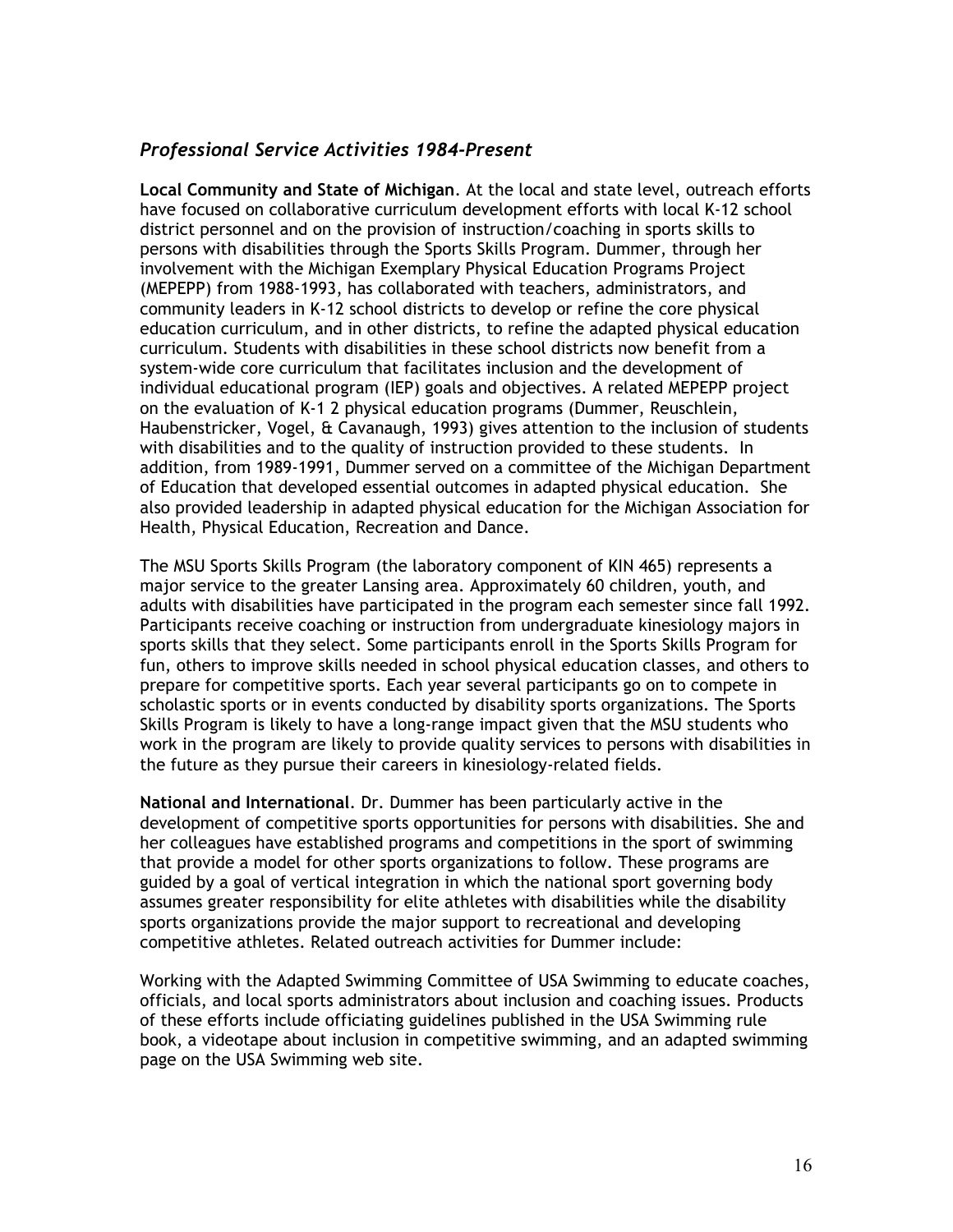Directing training camps for swimmers with disabilities at the United States Olympic Training Center in 1994, 1995, and 1997. The camp agendas focused on swimmer development, coach education, and research on swimming stroke technique. Perhaps more importantly, swimmers at this series of camps (and their coaches) began to view themselves as swimmers first, disabled second, with less concern about who represented which disability sport organization.

In addition to her work in swimming, Dummer has continued the influence of the department in adapted physical education at the national and international level in other areas. For example, she was selected as a member of the National Standards Committee, and as a National Test Administrator, for the Adapted Physical Education National Standards Project, a project sponsored by the National Consortium on Physical Education and Recreation for Individuals with Disabilities. She also served as President-elect of the North American Federation on Adapted Physical Activity (NAFAPA) from 1996-1998, and now serves as President (1998-200). She also was Director of the 1994 NAFAPA Symposium.

Dummer is frequently called upon to review grants for the Office of Special Education Programs in the U.S. Department of Education. She is a long-standing member of the Editorial Board of the *Adapted Physical Activity Quarterly*, and regularly reviews manuscripts for this publication, as well as for the *Journal of Physical Education and Recreation.* In addition to serving as an occasional reviewer for other journals, she is sought by publishing companies to review textbook manuscripts and other educational materials.

# **Adapted Physical Activity: Research**

# *Research: Curriculum and Instruction 1970-1985*

Colleagues and collaborative efforts played a very important role in adapted physical activity research efforts. This was true not only for the women studies conducted in the early 1960s, but also for the I CAN Programmatic Research and Demonstration Projects in the 1970s and 1980s. Research agendas are influenced by social and political policies. A significant research program begins when the researcher sees a problem that has personal interest and meaning, but the problem also relates to larger questions or problems, An individual researcher's ideas respond to national concern through analyses of local community needs and activities as described in the following paragraphs.

The I CAN Programmatic Research and Demonstration Project began as the result of a problem. Individuals with disabilities were taken out of state institutions in Michigan (and later in the nation). They were placed in the local school community with little or no delivery system for instructional physical education. This problem had personal meaning and interest. At the same time it related to a larger problem-- national concerns for individuals with disabilities and the effectiveness of physical education programs. The interplay between policy and research was enhanced when Wessel was appointed to the National Advisory Committee for the Handicapped by the U.S.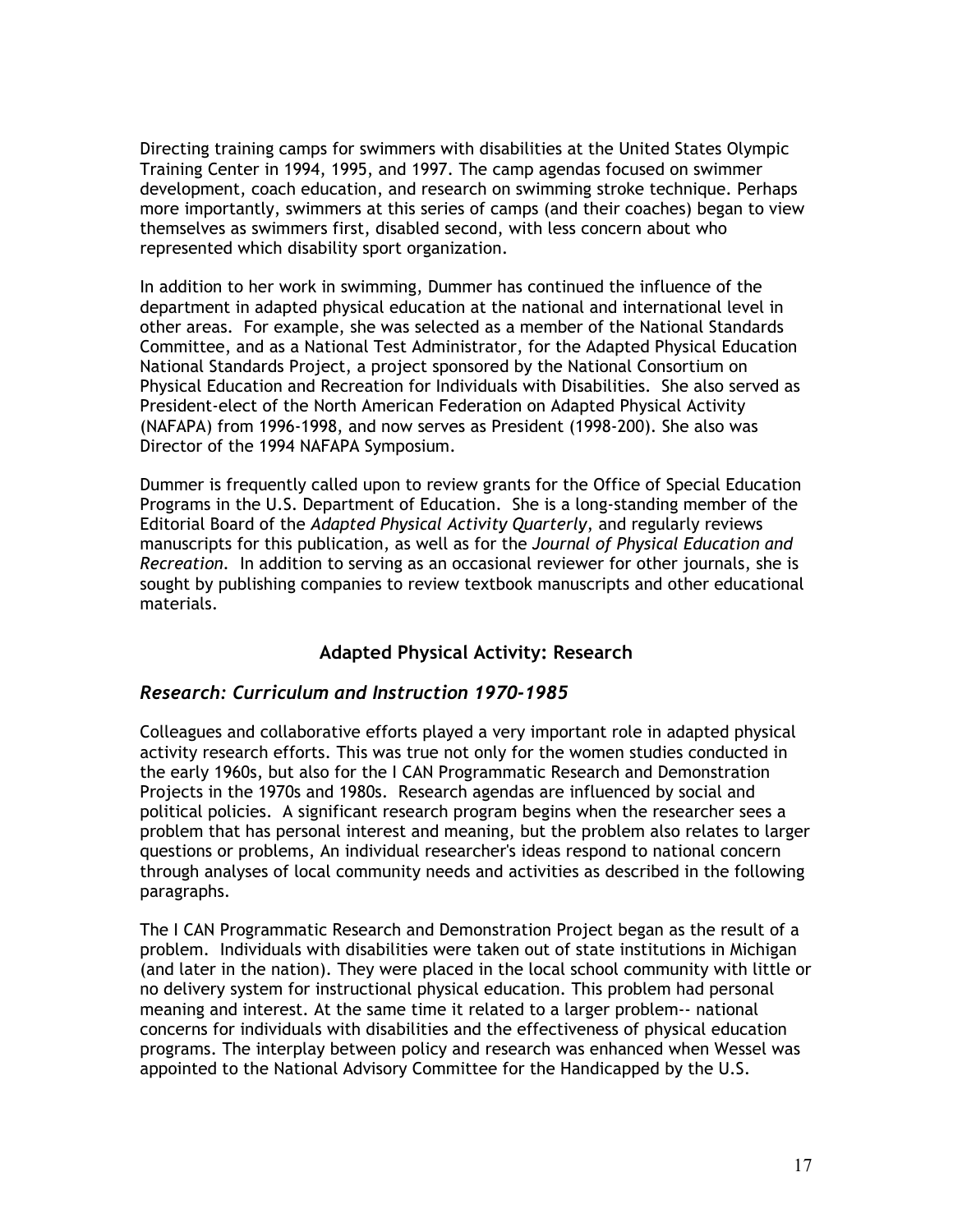Commissioner of Education during the time Public Law 94-142 was enacted. Since that time, Wessel has had the opportunity to work with professionals in national and state governmental educational agencies such as the Rehabilitation, Special Education and Physical Education Service Areas. These experiences made her acutely aware of the political/legislative process and the need to gain knowledge and understanding of different events and situations in Michigan, the nation, and particularly at the federal level that impacted on the individual with disabilities and physical education.

#### *I CAN Programmatic Research and Demonstration Project*

Research and demonstration physical education grants became a reality with the establishment in 1966 of the Bureau of Education for the Handicapped (BEH) at U.S. Department of Health, Education, and Welfare (HEW); and, with a federally mandated legislative base for adapted physical education service delivery in public school programs for students with disabilities. Working closely with special education personnel at the district and state levels, and at MSU, numerous proposals were written and submitted to The BEH. The I CAN project was funded by the BEH (1971- 1979). Funds for disseminating the I CAN program and materials (1979-1 989) were made available by the State of Michigan and the U.S. National Diffusion Network.

The importance of bringing in money for Project I CAN Grants and contractual studies cannot be overstated. The I CAN programmatic research, demonstration, validation and diffusion projects provided funds for quality research, the delivery of service to teachers and students with disabilities, and the support of graduate students and staff. The funds available for the I CAN Research and Demonstration Projects and Diffusion 1971-1989 are summarized in Table 1.

| Dates     | Number<br>of Grants | <b>Funding Source</b>                                                                                 | <b>Total Funds</b> |
|-----------|---------------------|-------------------------------------------------------------------------------------------------------|--------------------|
| 1971-1978 | 8                   | <b>Bureau of Education</b><br>for the Handicapped<br><b>Materials Center</b><br>Peabody College       | \$1,057,134        |
|           |                     | <b>I CAN Diffusion</b>                                                                                |                    |
| 1979-1981 | 1                   | State of Michigan<br>Department of Education<br><b>Recognition Division</b>                           | \$45,569           |
| 1981-1989 | 2                   | U.S. Department of Education<br>National Diffusion Network Division of<br><b>National Replication</b> | \$82,283           |
|           |                     | in HEW, U.S. Department of Education, Office<br>of Special Education Programs                         |                    |
| 1978-1979 | 1                   | National Media                                                                                        | \$20,727           |

*Table 1. List of Professional Training Grants Funded for Adapted Physical Education 1972-1986* 

\*These figures were taken from files 1971-1989. The funds include overhead research costs for MSU, College of Education, and the Department.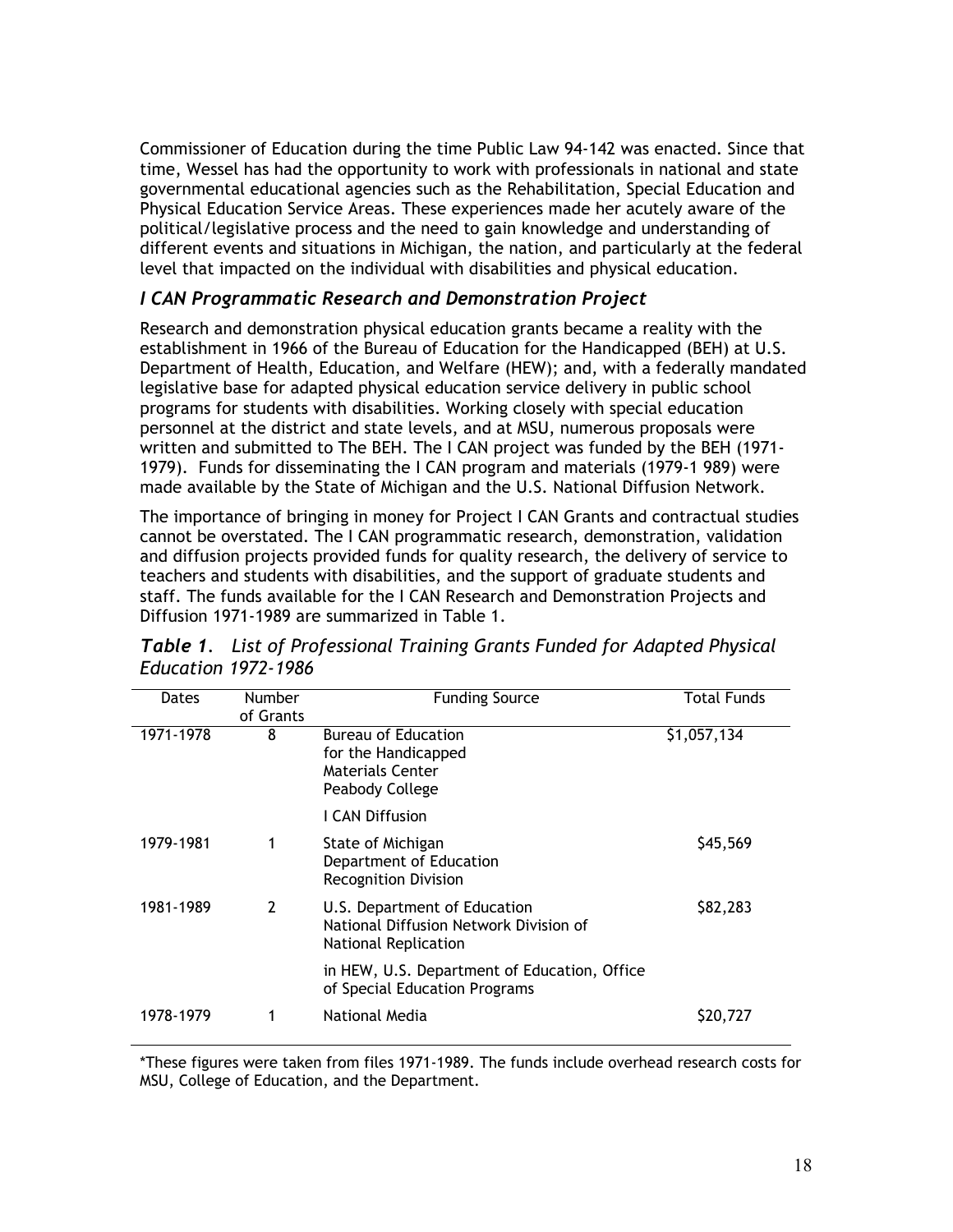The I CAN Project was designed to develop, implement, and evaluate the effectiveness of a performance-based K-12 physical education curriculum and instructional system for students with disabilities. To implement I CAN, it was also necessary to develop, and evaluate teacher training models and materials. The I CAN Curriculum and Instructional System were designed to:

- I Individualize Instruction
- C Create Social Leisure Competence
- A Associate All Learning
- N Narrow the Gap between Theory and Practice

Four basic questions needed to be answered. Would the instructional system and the resource materials be user-friendly? Would the teachers use the resource materials to implement the instructional system as intended? Would the students make educationally significant gains? Would the program materials and system be reproducible in other settings? With positive responses to these questions, the next step was to validate the I CAN Instructional System and Resource Materials as an exemplary school program and practices. First, we worked with the Michigan Department of Education. The state appointed an external evaluator to examine the instructional system, resource materials, and findings; and to review the operation of a demonstration program site at a designated school site in Grand Rapids. The result of this evaluation was positive, and consequently, I CAN was declared a validated and exemplary K-12 physical education program for students with disabilities. Funds became available in 1979-1981 for disseminating the I CAN program in the State of Michigan. Second, the Project Staff prepared an evaluation report on teacher performance data and student achievement data resulting from the training of the teachers and the implementation of I CAN by teachers as intended. The report was presented to the Joint Dissemination Review Panel (JDRP) in 1981 and again in 1985.

The JDRP was established to determine if educational programs that can be replicated have exhibited positive impacts via evaluation studies. With validated evidence of effectiveness such programs were approved and endorsed by the government to be decimated through the National Diffusion Network (NDN) with federal monies. Based on the evidence of effectiveness, the JDRP votes whether or not to validate a program for entry into the NDN and to receive federal dissemination funds. I CAN was endorsed in 1981 and again in 1985.

 The JDRP used three criteria to judge the effectiveness for programs applying for validation:

- 1. Are the program effects statistically significant? (Are the student gain scores valid and reliable?)
- 2. Are the results educationally significant? (Is the size of the effect meaningful to quality of life and is the program cost-effective?)
- 3. Is the program transportable? (Can the program be reproduced in other settings by other implementers?)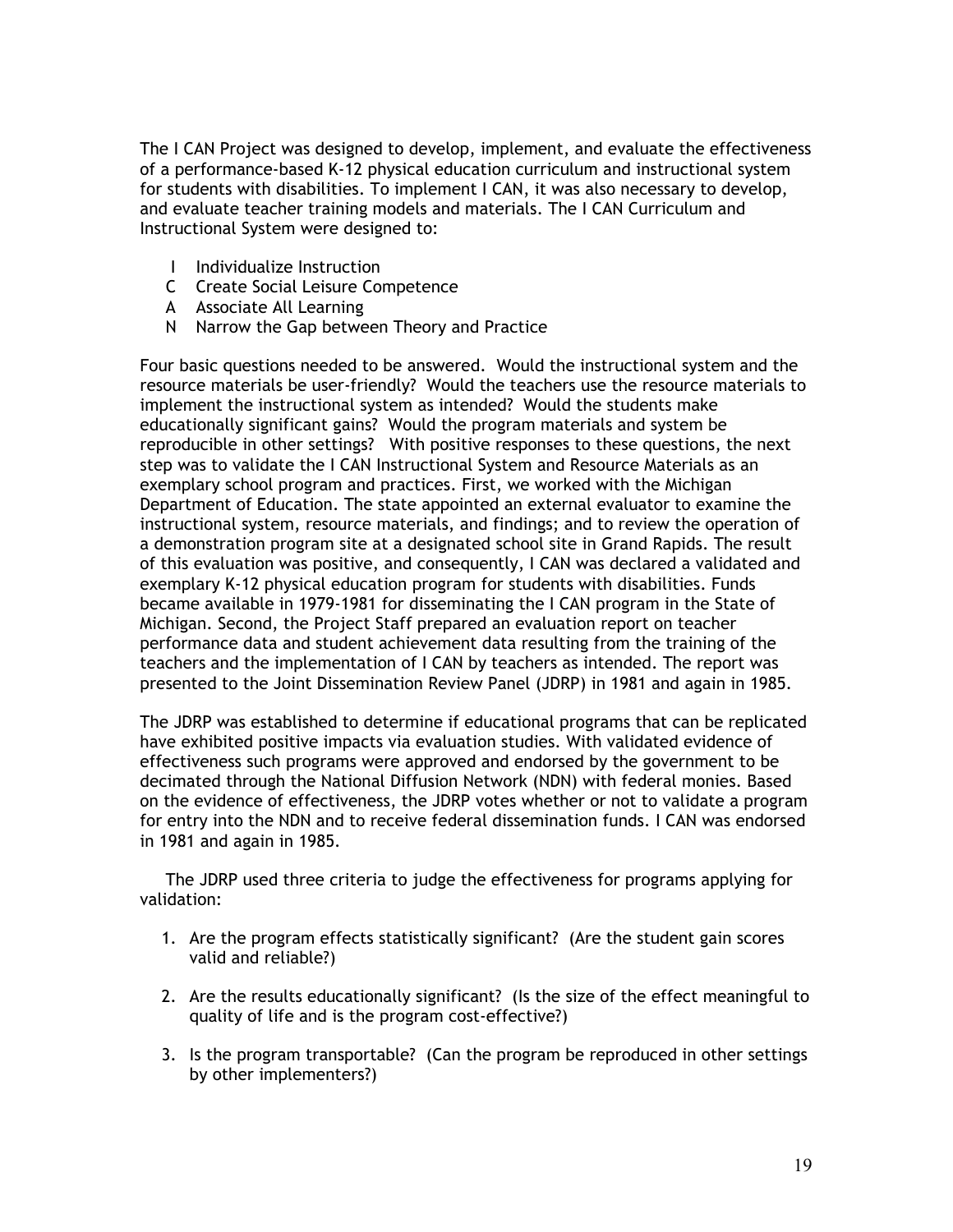In summary, the I CAN Instructional Resources Materials and System were and are now commercially published for dissemination. These materials would not have been possible without the support and assistance of personnel in the Instructional Material and Media Center at Michigan State University. A Spanish version of I CAN published by the University of Costa Rica became available April 1999. A selected list of I CAN publications is provided in Figure 4.

*Figure 4. Selected I CAN Publications: Books and Instructional Resource Materials: 1970-1999* 

#### **Books**

- Woodburn, Sharon, Sistantes, Pablo, & Fernandez, Harry. (1999). *Valoracion Y Acividades Interactivas para La education psicomotriz*. Universtidad National Heredia, Costa Rica. Spanish Translation Published by University of Costa Rica.
- Wessel, J., & Zittel, L. (1998). *I CAN Primary Skills K-3*, 2<sup>nd</sup> Edition. Austin, TX: PRO-ED.
- Wessel, J. & Zittel, L. (1995). *Smart Start: Preschool movement curriculum designed for children of all abilities*. Austin, TX: PRO-ED.
- Wessel, J. (1983)*. Jump Start: A teacher handbook: Performance based learning and assessment of movement concepts and motor skills kindergarten through second grade*. (1983). Wessel Associates.
- Wessel, J., & Kelly, L. (1991). *I CAN implementation guide: Teaching the ABC model.* Austin, TX: PRO-ED.
- Wessel, J., & Kelly, L. (1986). *Achievement based curriculum development in physical education.* Philadelphia: Lea & Febiger.
- Wessel, J., Green, G., Knowlton, K., & Lessard, E. (1981). *I CAN adaptation manual: Teaching physical education to severely handicapped individuals*. Instructional Media Center, Michigan State University. East Lansing, MI.
- Wessel, J. (1977). *Planning individualized programs for all handicapped individuals: Examples from the I CAN physical education instructional resource materials*. Northbrook, IL: Hubbard.

#### **I CAN Resource Materials**

Project I CAN Staff. I CAN Instructional Resource Materials. Austin, Texas: PRO-ED.

Performance Based Assessment and Learning: Standard Based Curriculum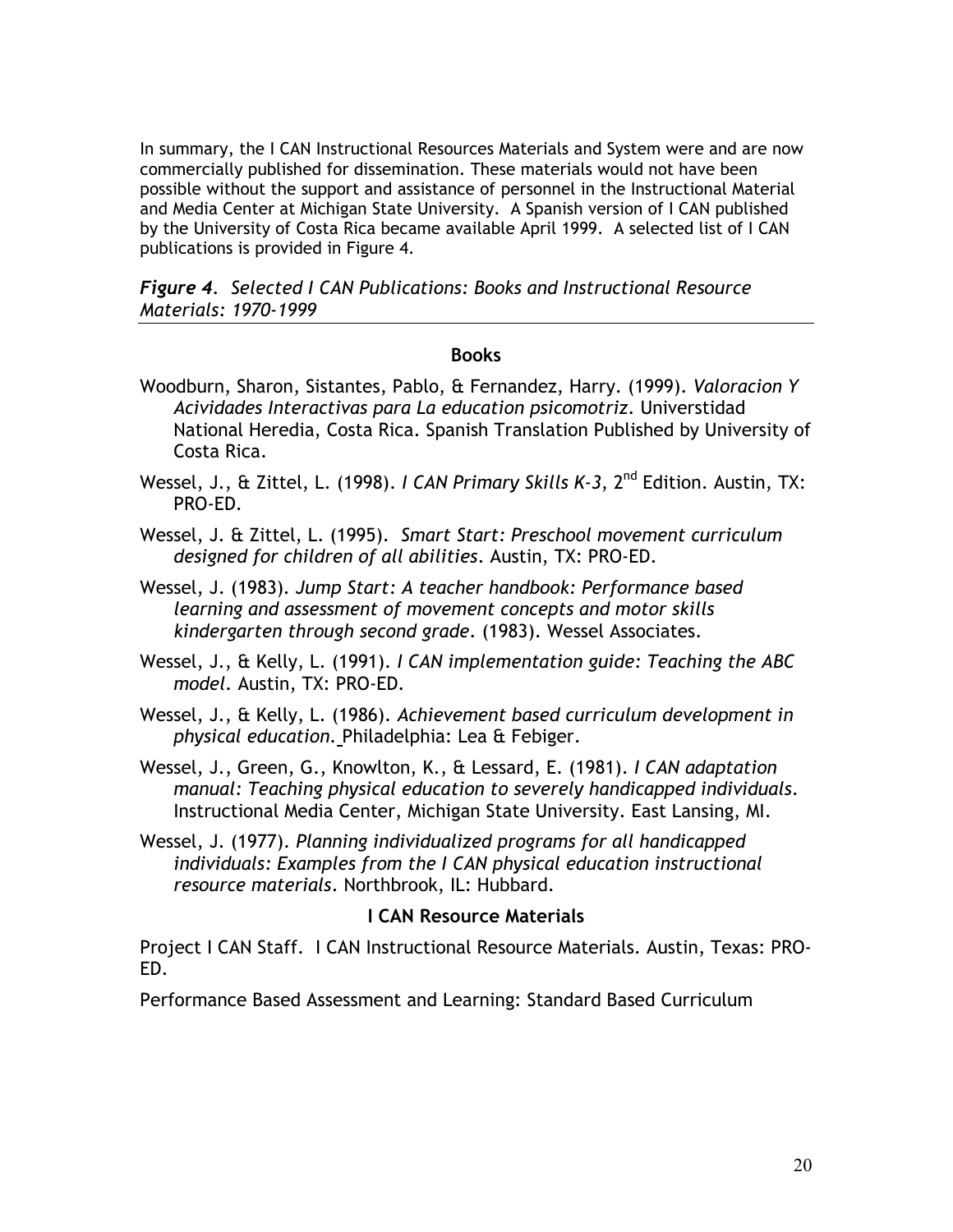*I CAN Primary Skills*. 1976.First Edition.

 Fundamental Skills: Locomotor and Object Control (73 Performance Objectives—POs) Body Management (23 POs) Health Related Physical Fitness (I8 POs) Aquatics (16POs)

*I CAN Sport. Leisure and Recreational Skills.* 1979, First Edition.

 Team Sports (21 POs) Dance and Individual Sports (27 POs) Backyard Games and Activities (17POs) Outdoor Activities (20 POs)

Project I CAN Staff. Films and I CAN Fundamental Motor Skills Videocassettes were developed by the Instructional Materials and Media Center and I CAN Publishers to help teachers analyze skills and to assess the performance of students. Two films also were developed for teachers.

 Videotape: Locomotor and Rhythm Skills Videotape: Object Control Skills 16 mm color film: I CAN Implementation System 16 mm color film: And So They Move Performance Objectives: POs

Recognition is due the many I CAN project faculty, staff and graduate students who made essential and valuable contributions through their hard work and dedication to the projects. Appendix A contains a listing of these individuals as well as other I CAN publications. Hopefully, the identification of Project Staff is complete. If not, an apology is extended to anyone who has been accidentally omitted.

# *Research: Inclusion, Performance, and Sports 1985-1999*

The design, implementation, and evaluation of adapted physical education programs continue to define research efforts in the Department of Kinesiology. MSU faculty and graduate students used the principles established by the Michigan Exemplary Physical Education Programs Project (MEPEPP) to design physical education curricula for students with disabilities. To promote inclusion in sports and adapted physical activity programs other investigations were conducted to: (a) develop quality indictors and procedures for conducting a self-study of the quality of a district-wide K-12 physical education program: (b) improve performance of children with and without disabilities in an inclusive physical education setting; (c) demonstrate the efficacy of language in physical education lessons for preschool children with delays in cognitive and language development; and (d) improve motor performances for preschool children with disabilities with Montessori-style lessons.

Another line of research investigations focused on the participation of persons with disabilities in competitive sport programs in the context of inclusion in community sports and physical activity programs such as: (a) legal and philosophical bases for inclusion in sports; (b) assessment of the extent to which persons with disabilities actually do participate in sports and physical activity programs; and (c) qualitative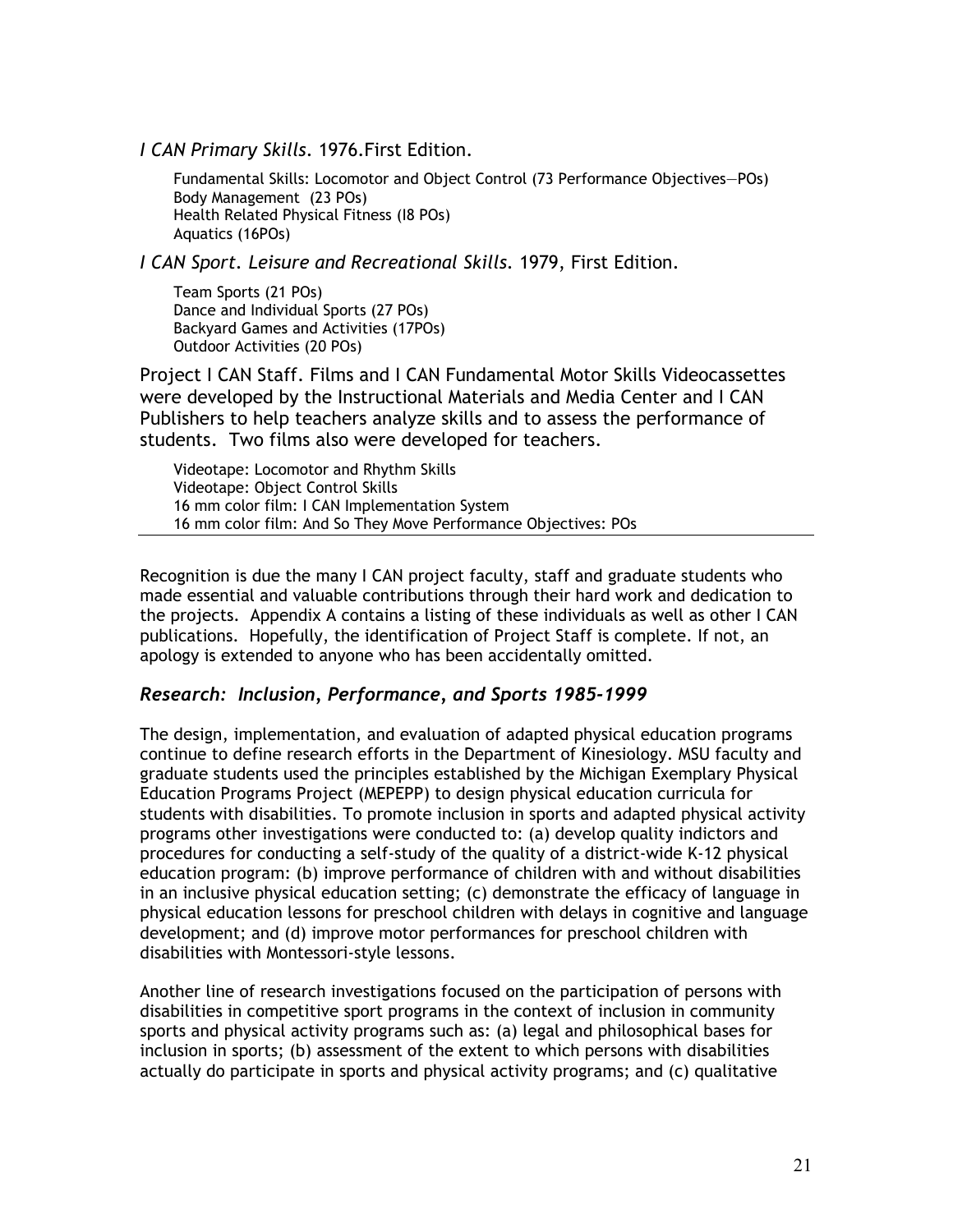methods to determine athlete, coach, and community factors for successful inclusion of athletes with disabilities in selected sports, namely competitive swimming. Related studies have focused on the development of athletes: (a) biomechanical studies of the stroke techniques of elite swimmers with disabilities; (b) use of sport psychology techniques by athletes with disabilities; (c) acquisition of the wheelchair tennis serve; (d) running gait of recreational runners who are blind; (e) readiness to participate in sports related to fundamental motor skills of children and youth who are deaf; and (f) perceived and actual competence in selected basketball skills by adolescent boys with disabilities .

In addition to conducting, presenting, and publishing research, the faculty at Michigan State University has facilitated research on adapted physical activity by hosting Symposium 1994, the second biannual conference of the North American Federation on Adapted Physical Activity.

#### **Conclusions**

#### *Needed Research*

Researchers need to provide legislators and policy decision-makers with validated, relevant information that addresses substantive evidence. Methodological rigor is basic for any study findings to be accepted as evidence on which to make program and policy decisions. The I CAN researchers and their work have been judged for the most part by their academic peers on technical aspects of their research. However, in the long run, the influence of their work will be evaluated in terms of its relevance in increasing the understanding of field test procedures, and in determining the effectiveness of program interventions, not only for students with disabilities, but what needs to be done to improve the program for all students to achieve stated outcomes. There is no doubt that researchers need to meet a double standard, relevance and rigor.

Other points need to be made. First, no "one shot" or individual studies can solve real problems in curriculum and instructional interventions in school programs. Second, what is needed for research to influence policy is the aggregation of solid and consistent evidence addressing a particular problem area by researchers. An example of this type of research effort is provided by the researchers, students, and staff of the Human Energy Research Laboratory. Without the support and cooperation of these researchers, the early Women's Studies investigations would not have been possible. Hopefully, this work will be carried on. The appropriate timing for funding these grants is now, with the Office of Health Studies for Women established in 1990 at the National Institute of Health.

In reviewing the literature, it is clearly apparent that there is an array of instructional physical education, sport activity programs, and teaching and coaching strategies for persons with disabilities. Many of these programs have strong advocates. Yet one can find little evidence that supports or confirms the effects of these programs. We need to address topics such as outcomes or criteria for evaluating effectiveness, e.g.,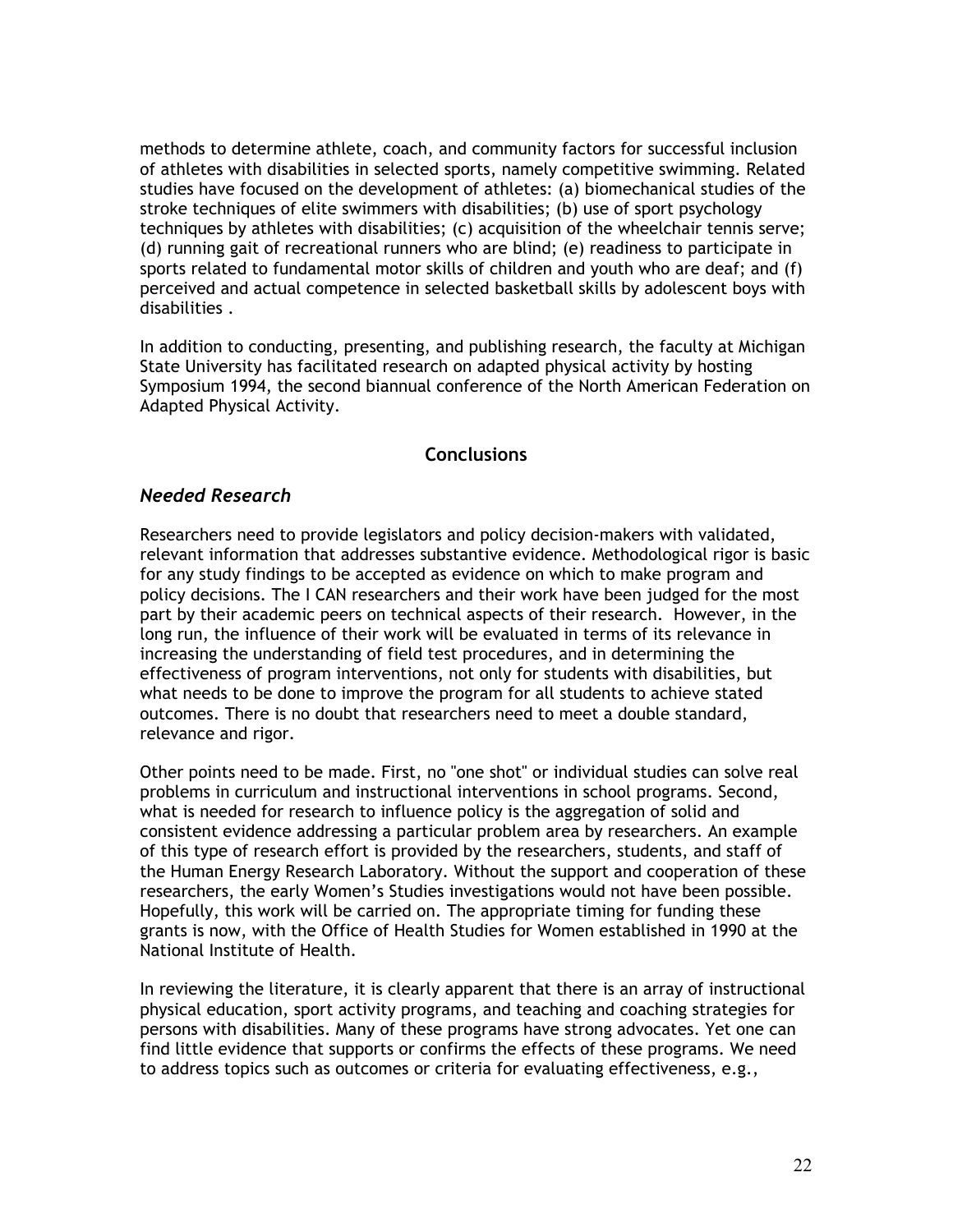content, time intensity of interventions/ interactions, long term consequences, conditions that contribute to differences in outcomes, and cultural and language differences that impact on students school experiences. An example of research responding to some of these issues is the work reported earlier in this report by Dummer and colleagues involved in the Michigan Exemplary physical Education project (MEPEPP) K-12, 1993. The physical education curricula that resulted from these projects were designed to promote inclusion tailored to the local needs and priorities.

We do need longitudinal strategies and methods, in depth studies, to determine appropriateness or effectiveness that determine decisions for sports and physical activity programming in schools and community, not just advocacy or availability. Furthermore, there is need to provide detailed guidelines in sampling and subject description for research. Particularly apparent are problems of sample heterogeneity; labels or definitions of conditions are not descriptive for the groups of individuals with a disability. The diversity of individual differences within the group needs to be examined with respect to outcomes. Labels used as operational criteria for research purposes are too ambiguous and sometimes controversial for school or district sites in the same state or in different states. Therefore, sampling imprecision is often considered a major limitation in research on disabled populations. What research strategies need to do is examine within group variations in response to the invention and how to account for the heterogeneity (individual differences) in outcomes, of individuals making up the study sample. How do researchers account for within sample variations? How do these variations impact on replicability, generalizability, and transportability?

# *Program Design, Implementation and Evaluation*

Investigations need to be undertaken that focus on the effectiveness of program design, resource materials, implementation, and evaluation such as:

- 1. The effectiveness of teaching strategies, resource materials and curriculum models to facilitate inclusion of students with disabilities preschool, K-12, and higher education.
- 2. The effects are evaluated in terms of materials, teacher performance and student outcomes: students with and without disabilities in the inclusive community and school settings.
- 3. Long term studies need to be undertaken to determine the effects on the quality of learning as students progress toward stated outcomes and an active personal life style overtime.

What is needed to begin investigations of the effects of a program are sampling guidelines. Sampling methods are strategies that need to be established to account for the wide diversity of individual differences within groups, students with and without disabilities in the inclusive school and community physical activity and sports programs. These procedures should lead to generalizability and transportability of programs and materials to facilitate inclusion of persons with disabilities in sports and physical activity programs.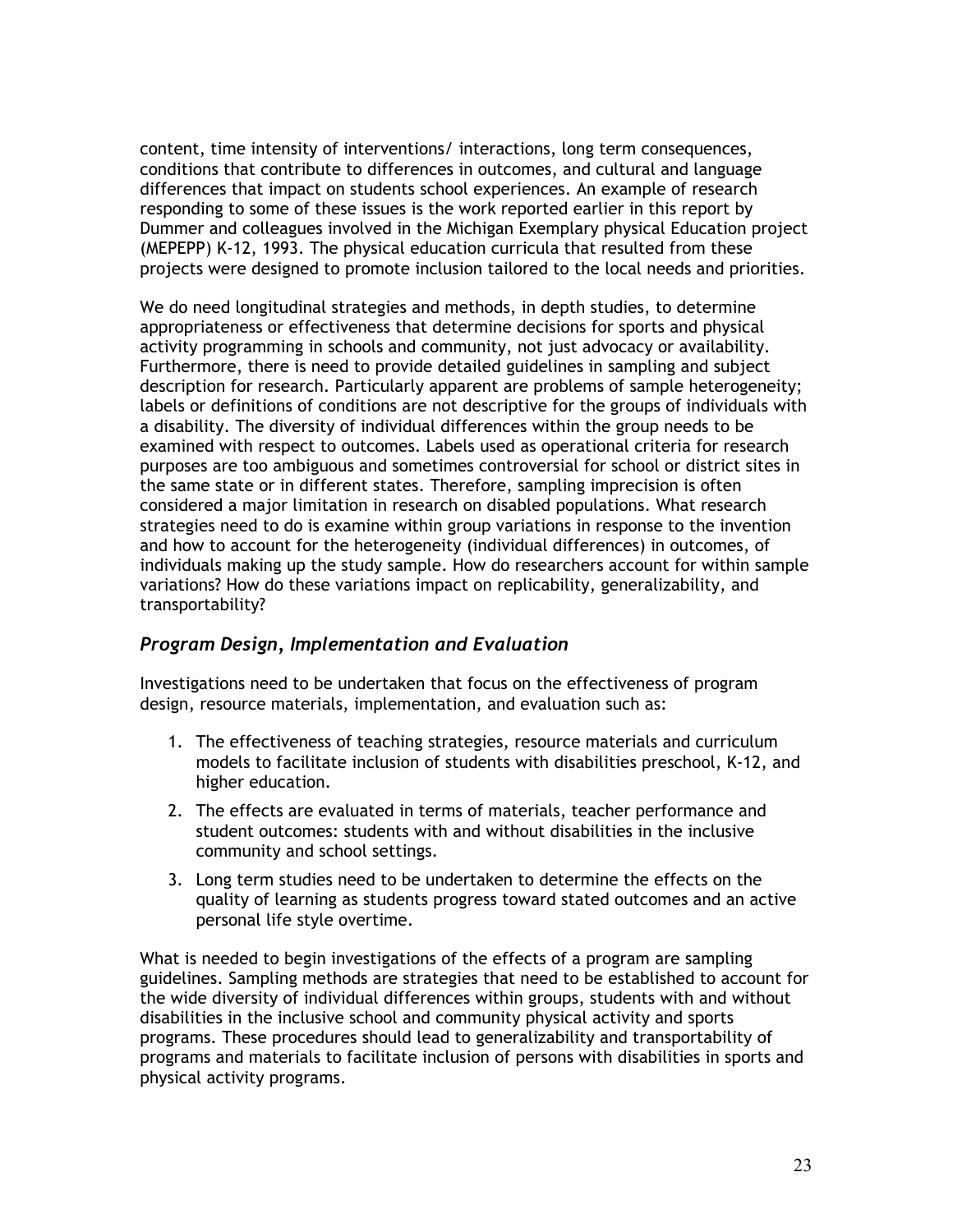# *Sports, Physical Activity Programs and Inclusion*

Investigations need to be undertaken that focus on facilitating the participation of persons with disabilities in community sports and physical activity programs such as:

- 1. Minimizing participation barriers: attitudes of potential participants, parents/guardians, and service providers.
- 2. Coaching strategies and models to facilitate inclusion of athletes with disabilities in individual, dual, and team sports.
- 3. Effectiveness of coaching strategies and inclusion models in terms of athlete outcomes. Benefits of physical activity for persons with a disability at all ages.

# *Adapted Physical Activity: Past and Present*

Historically, and at present, MSU faculty and students in the Department of Kinesiology are "pushing the envelope" with respect to more effective ways to serve persons with disabilities in sport and physical activity programs from preschool, K-12, and higher education. This work is aligned with Michigan State University and the College of Education Heritage: Teaching, Service/Outreach, and Research.

**Teaching**. All undergraduate majors complete a course and related practicum experience (Coaching and teaching in the Sports Skills Program) that prepare them for a variety of professions in Kinesiology. All courses are contemporary in terms of course content and use of technology. Distance learning strategies have been initiated. Graduate programs are individualized for each student utilizing the resources of the university, the community, and the state. Appendix B lists Ph.D. graduates.

**Service/Outreach**. Participation in community sports and physical activity programs, persons with disabilities are leading the way. MSU faculty and students are contributing to the goals and programs that persons with disabilities believe to be important. Their participation in state, national and international conferences is highly recognized as well as collaboration with local community groups.

**Research**. Investigations on inclusion in sports and physical activity programs are focused on helping teachers, coaches, parents, and other service providers include persons with disabilities in programs that lead to a healthy lifestyle, personal satisfaction, and recognition for outstanding performances.

Interdisciplinary research in pedagogy, biomechanics, sport psychology, motor learning, exercise physiology, etc., promises to help students and athletes with disabilities achieve their goals and provide valuable research experiences for students at MSU. The design, implementation and evaluation of adapted physical education programs in public schools to more effectively serve students with disabilities in Michigan and the nation continue to define the research efforts.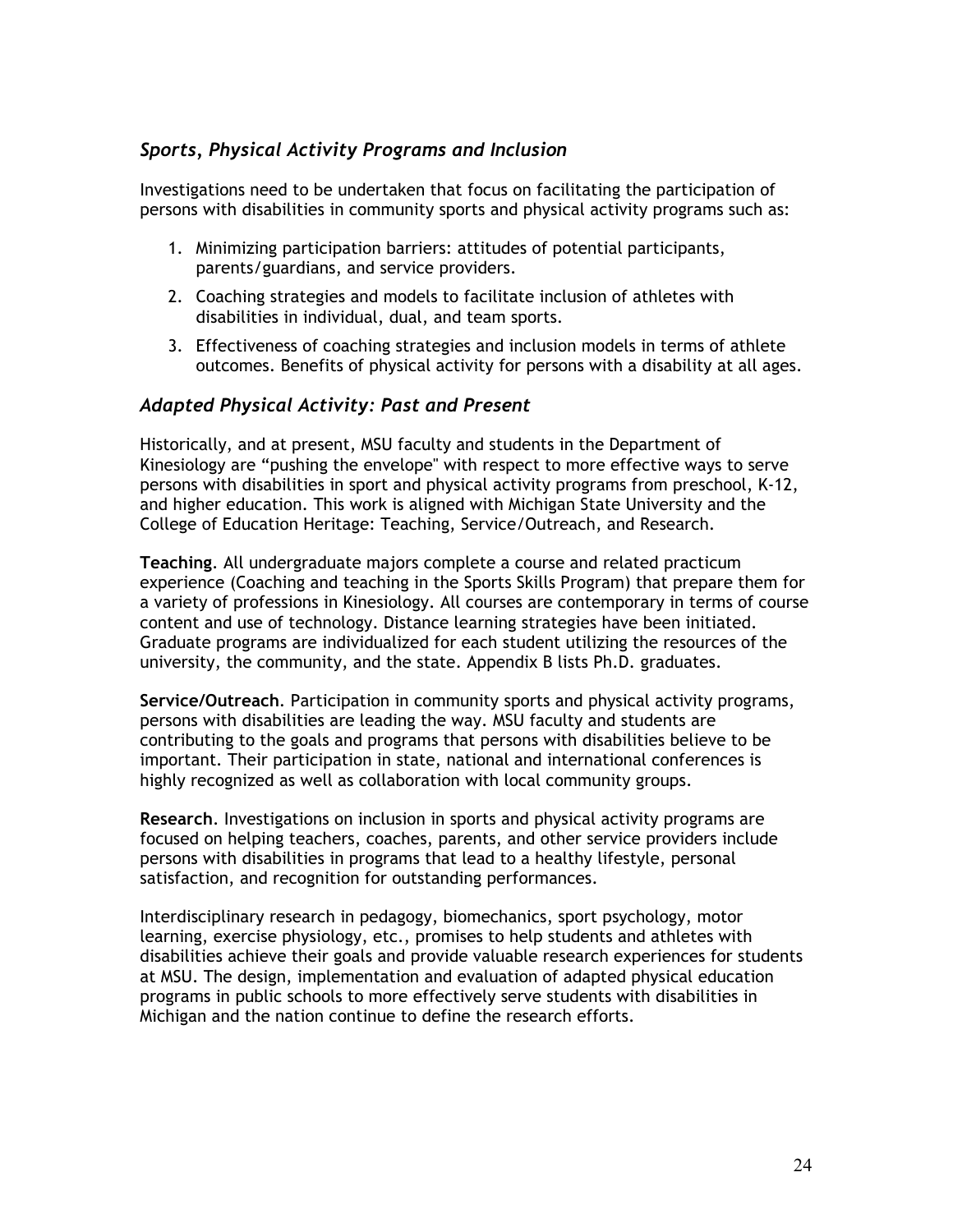# **Appendix A**

### **Project I CAN Personnel and Publications**

Faculty and staff members participating in Project I CAN during the years 1971-1983 in alphabetical order

- Patricia Austin Karen Knowlton Kenneth Boyd Gerald Nestor Sandy Byrnes Steve Peak David Carmichael Geralyn Plack Goli Eden Thomas Sampson David Fuller **lone Shaddock** Eric Gordon Sherry Swank Mary Drake Green Dale Ulrich Regina Green Paul Vogel Bernard Holland Jeff Walkley Diane Hurley **Joanne Warner** Carole Jenkins F. Jane Watkinson Allen Katsimolis Janet Wessel Luke Kelly Charles White Claudia Knowles
- 

The work of the secretarial staff included many I CAN project responsibilities. Their contribution to the success of I CAN and their support of I CAN personnel cannot be overstated or in any way be measured.

| Carole Brody      | Jacqueline Peek |
|-------------------|-----------------|
| Sandy Klein       | Sandra Sandberg |
| Virginia McCarron |                 |

#### **Acknowledgements**

Special recognition and "thanks' are given to the hundreds of teachers, students, and administrators involved in the development and dissemination of I CAN in the schools of Michigan, other states, and other countries.

The support and participation of colleagues in the Postdoctoral Leadership Training I CAN Programs were greatly appreciated.

Finally, I CAN would not have been possible without the support and "caring" of Gale Mikles, Department Chair; faculty in Special Education, and personnel in the Office of Research in the College of Education; the Office of the Provost at Michigan State University, and the Michigan Department of Education.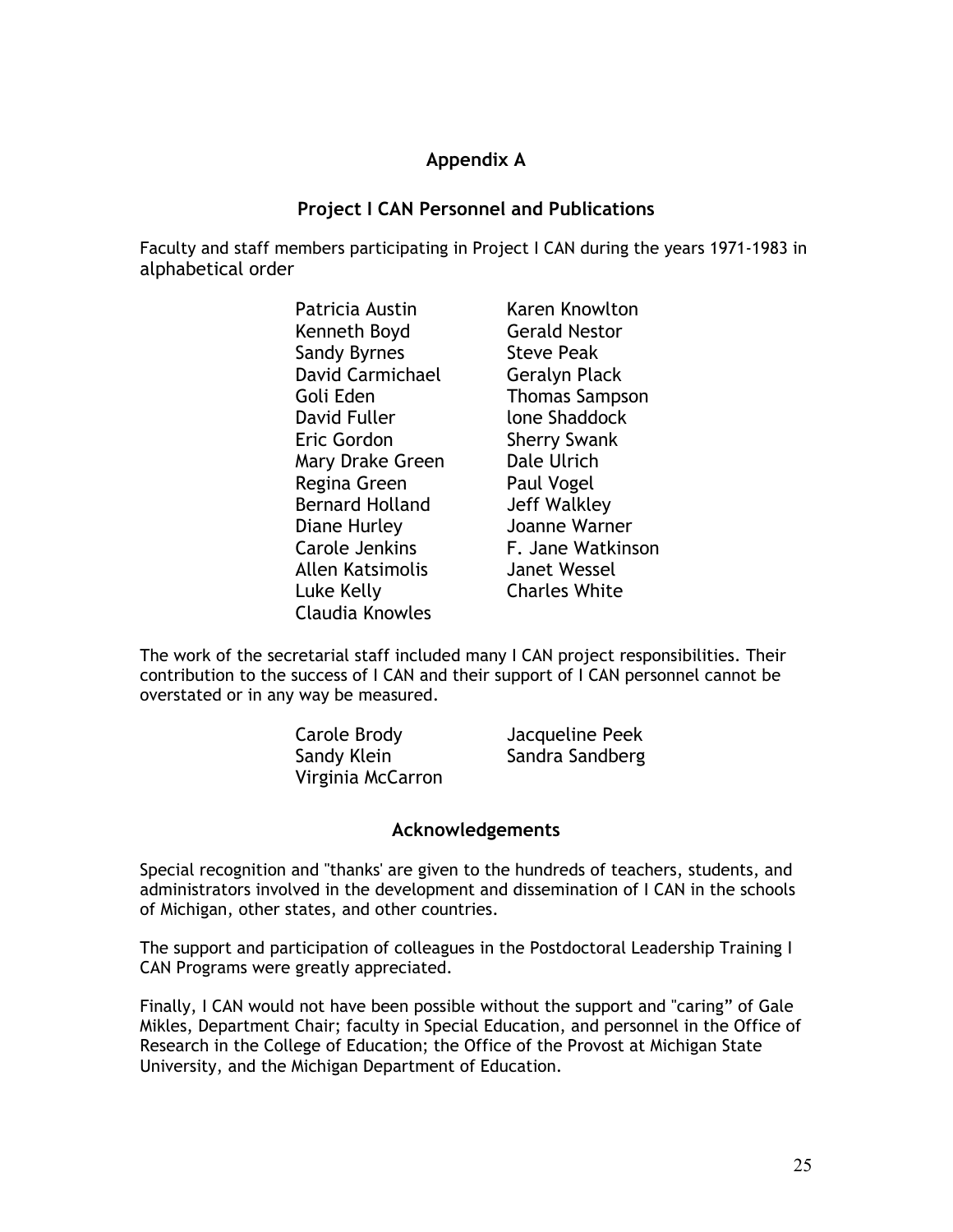# **Selected I CAN Professional Publications: Articles and Chapters**

- Wessel, J. (1972). Physical education instructional program for the visually handicapped. *Physical Education and Recreation for the Visually Handicapped Monograph.* Educational Publication Services, College of Education, Michigan State University, East Lansing.
- With P. Vogel & D.L. Carmichael. (1974, October). Curriculum and instruction: Changing patterns in planning and research. The role of research, curriculum development and evaluation: Conversion of knowledge into practice in physical education for school settings. Methodologies for program implementation: Guidelines for the field-testing of prototype physical education curriculum for handicapped children and youth." *Proceedings of the Committee of Instructional Cooperation: Physical Education for the Handicapped with Implications for Research*, Iowa University, Iowa City.
- With C. Knowles. (1975, February-March). Studies related to moderately mentally retarded children and youth. *Challenge, 10,* 2.
- Wessel, J. (1975, November). Individually guided physical activity program for the exceptional individual. *Fourth National Conference Proceedings: Physical activity program and practices for exceptional individuals.* Champaign, IL: Human Kinetics.
- Wessel, J. (1975). I CAN: An alternative special education experience for handicapped children and youth. University of Colorado *School and University Review, 5,* 4.
- With P. Vogel. (1975). Project I CAN: Curriculum and instruction." In W. V. Mayer (Ed.). *Planning Curriculum Development.* University of Colorado Biological Science Curriculum Center, Boulder, CO.
- With R.K. Silverman & V. Tripodi. (1979, September). Adaptation of I CAN Primary Skills for deaf-blind children. *Journal of Visual Impairment Blindness, 73*, 7.
- With G. Green & P. Vogel. (1979, July). An evaluation based adaptation model: Modifying replicable programs for alternate population groups." *Journal of Special Education Technology,11,* 4.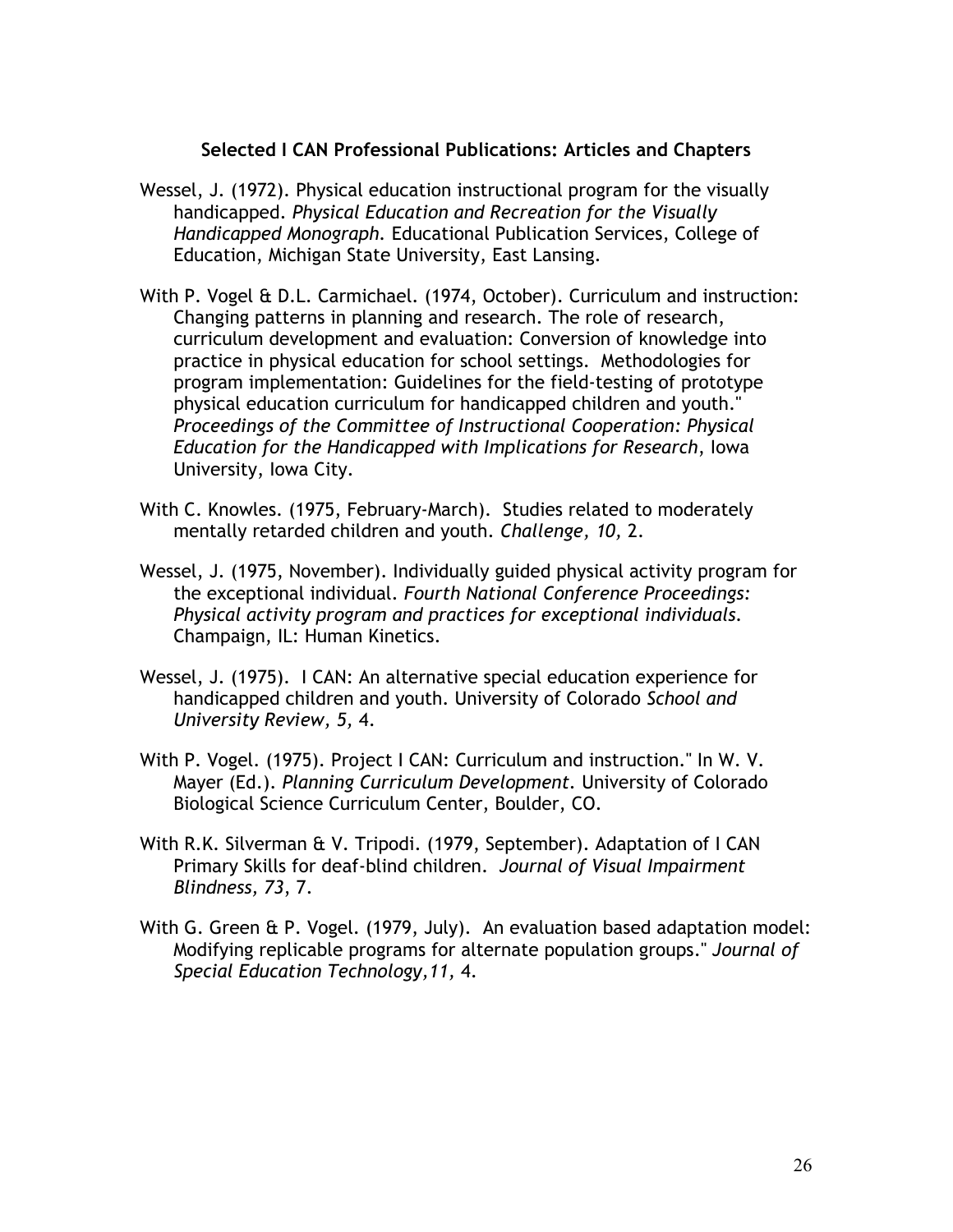- Wessel, J. (1979). The design and validation of an objective-based instructional system: Acquisition of motor and leisure game skills for handicapped children and youth. *Eighth national conference proceedings, Physical activity programs: Practices for the exceptional individual*. Champaign, IL. Human Kinetics.
- Wessel, J. (1980). Improvement of physical education programs for handicapped children and youth. In J.S. Bosco & M.A. Turner (Eds.). Vol. 1. *Encyclopedia of Fitness and Sports*. Salt Lake City, UT: Brighton Publishers.
- With D. L. Carmichael. (1980, May). The adaptability of the I CAN objective based instructional program and system for all handicapped children and youth: Specific applications for the severely handicapped. *Journal of Special Education Technology, 3*:3.
- With P. Vogel. (1981, June). With B. Holland. (1985, June). *Joint dissemination I CAN evaluation report*. Joint Dissemination Review Network Panel, National Diffusion Network, U.S. Office of Education, Washington, DC: U.S. Office of Education.
- Wessel, J. (1981, December). Effectiveness of the I CAN instructional physical education program and system for handicapped children and youth: K-12: A summary evaluation report. *Canadian Journal of Applied Sciences, 3*:4.
- 'Wessel, J. (1982, May-June). Advancing school physical education for all handicapped children and youth: Project I CAN and the National Diffusion Network. *Counterpoint*. Fairfax, VA.
- Wessel, J. (1982, May). Objective based instructional program: Systems model for adapting instruction in physical education for handicapped children and youth. *Exceptional Education Quarterly, 3*:1.
- Wessel, J. (1989). Quality programming in physical education and recreation for all handicapped children and youth. *Annual Review of Adapted Physical Activities.* Champaign, IL: Human Kinetics.
- With B. Holland. (1989). *Project I CAN: Teacher and student performance data evaluation report*. Clearinghouse on Teacher Education. ERIC 309171.
- With B. Holland. (1989). *Project I CAN: Teacher and student performance data evaluation report*. Clearinghouse on Teacher Education. ERIC 309171.
- With B. Holland. (1989). *Project I CAN: Teacher and student performance data evaluation report*. Clearinghouse on Teacher Education. ERIC 309171.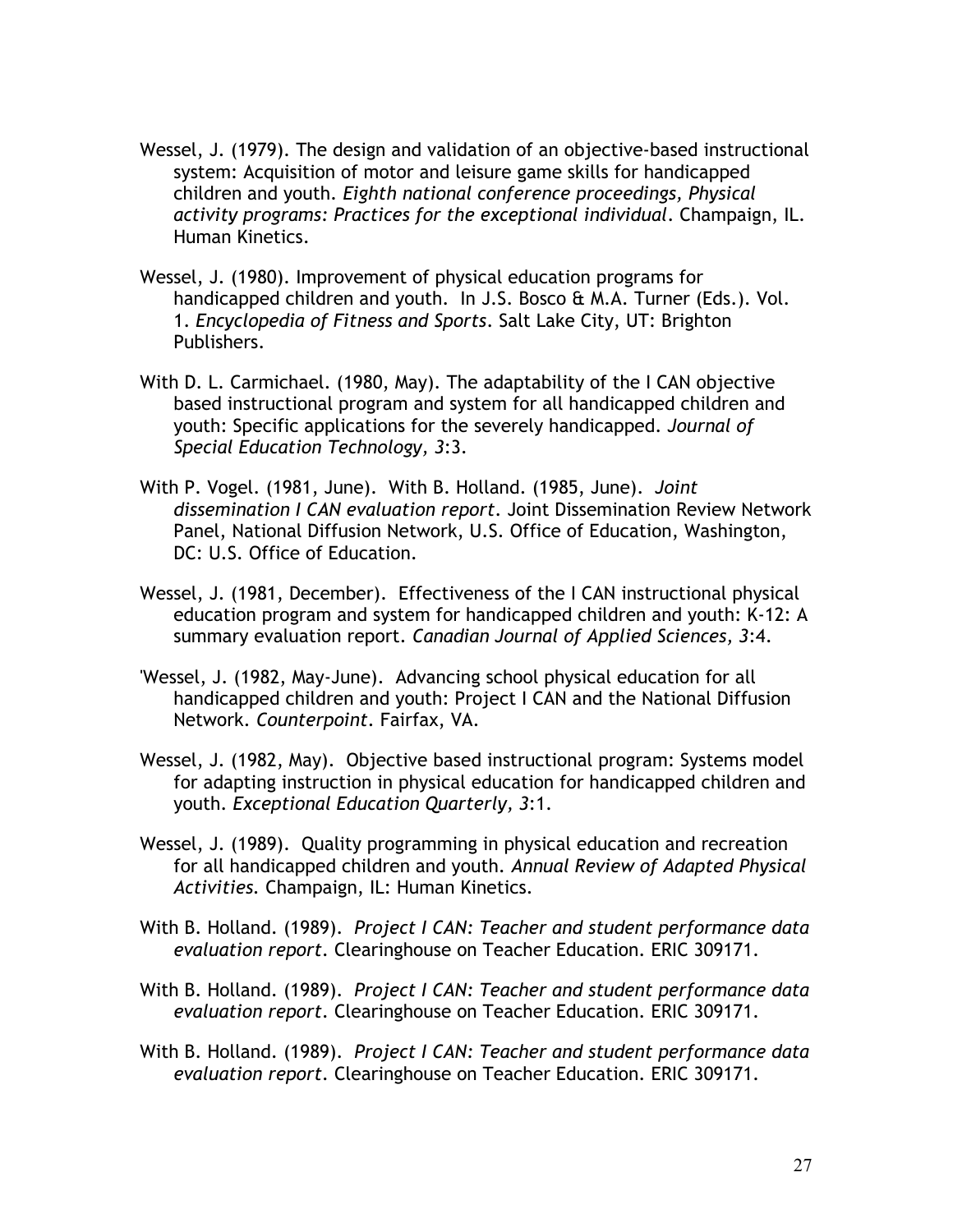- With B. Holland. (1989). *I CAN ABC instructional physical education resource materials: Primary through secondary*. Washington, DC: Clearinghouse on Teacher Education. ERIC 309173.
- Wessel, J. (1990). *Integrating the curriculum: Quality and relevance for children with special needs*. Washington, DC: Clearinghouse on Teacher Education, ERIC 30974.

Note: In addition to the publications listed above, numerous presentations on the I CAN project were made at professional meetings and conferences such as: (a) the American Association for Health, Physical Education, Recreation and Dance; (b) the American Association of Mental Deficiency: (c) the Association of Adults and Children with Learning Disabilities; (d) the Council for Exceptional Children; (e) the Association for Severely Handicapped; and (f) the National Media Materials Center for Severely Handicapped Persons.